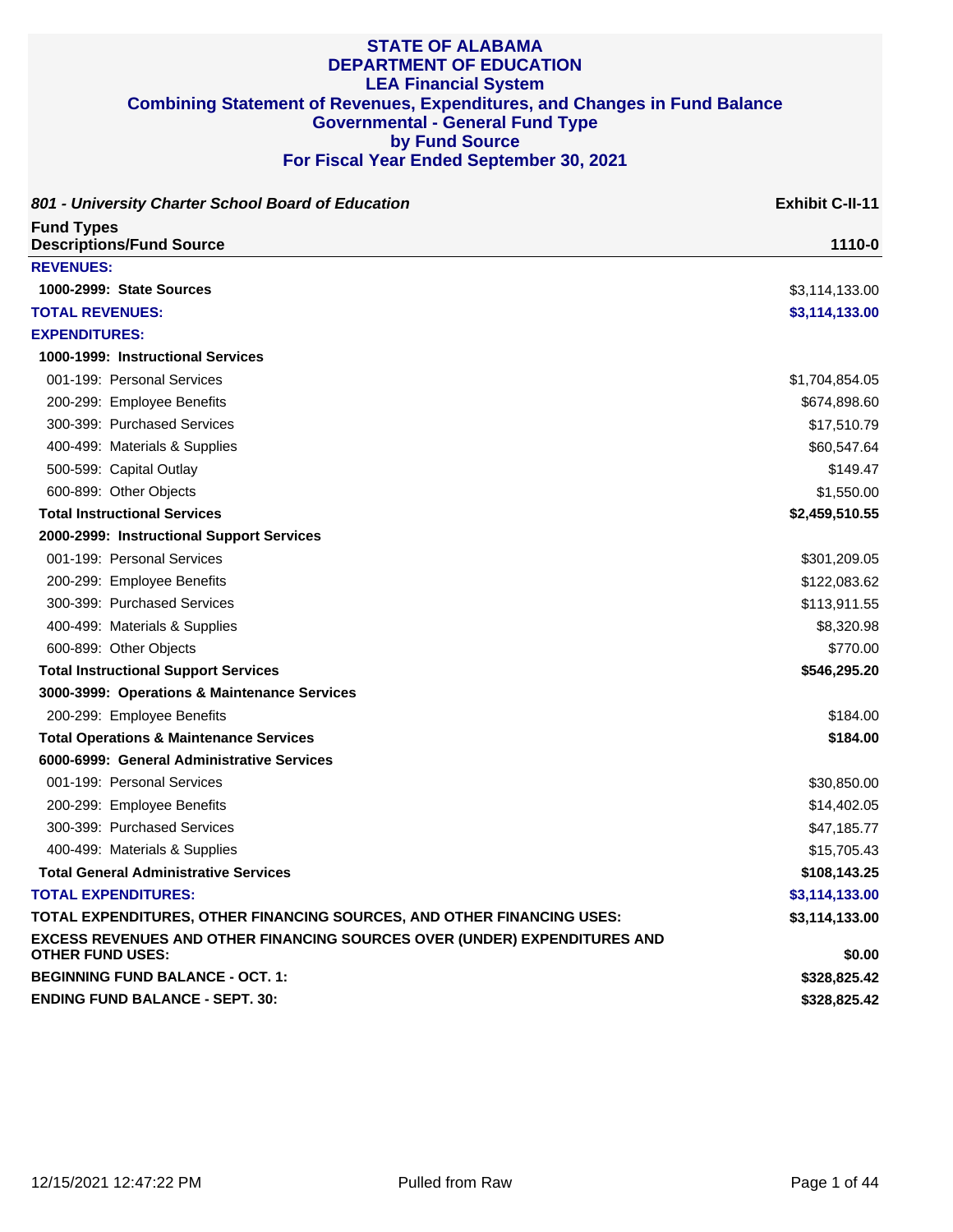| 801 - University Charter School Board of Education                                                          | <b>Exhibit C-II-11</b> |
|-------------------------------------------------------------------------------------------------------------|------------------------|
| <b>Fund Types</b><br><b>Descriptions/Fund Source</b>                                                        | 1220-0                 |
| <b>REVENUES:</b>                                                                                            |                        |
| 1000-2999: State Sources                                                                                    | \$82,630.00            |
| <b>TOTAL REVENUES:</b>                                                                                      | \$82,630.00            |
| <b>EXPENDITURES:</b>                                                                                        |                        |
| 2000-2999: Instructional Support Services                                                                   |                        |
| 001-199: Personal Services                                                                                  | \$63,042.00            |
| 200-299: Employee Benefits                                                                                  | \$19,588.00            |
| <b>Total Instructional Support Services</b>                                                                 | \$82,630.00            |
| <b>TOTAL EXPENDITURES:</b>                                                                                  | \$82,630.00            |
| TOTAL EXPENDITURES, OTHER FINANCING SOURCES, AND OTHER FINANCING USES:                                      | \$82,630.00            |
| <b>EXCESS REVENUES AND OTHER FINANCING SOURCES OVER (UNDER) EXPENDITURES AND</b><br><b>OTHER FUND USES:</b> | \$0.00                 |
| <b>BEGINNING FUND BALANCE - OCT. 1:</b>                                                                     | \$0.00                 |
| <b>ENDING FUND BALANCE - SEPT. 30:</b>                                                                      | \$0.00                 |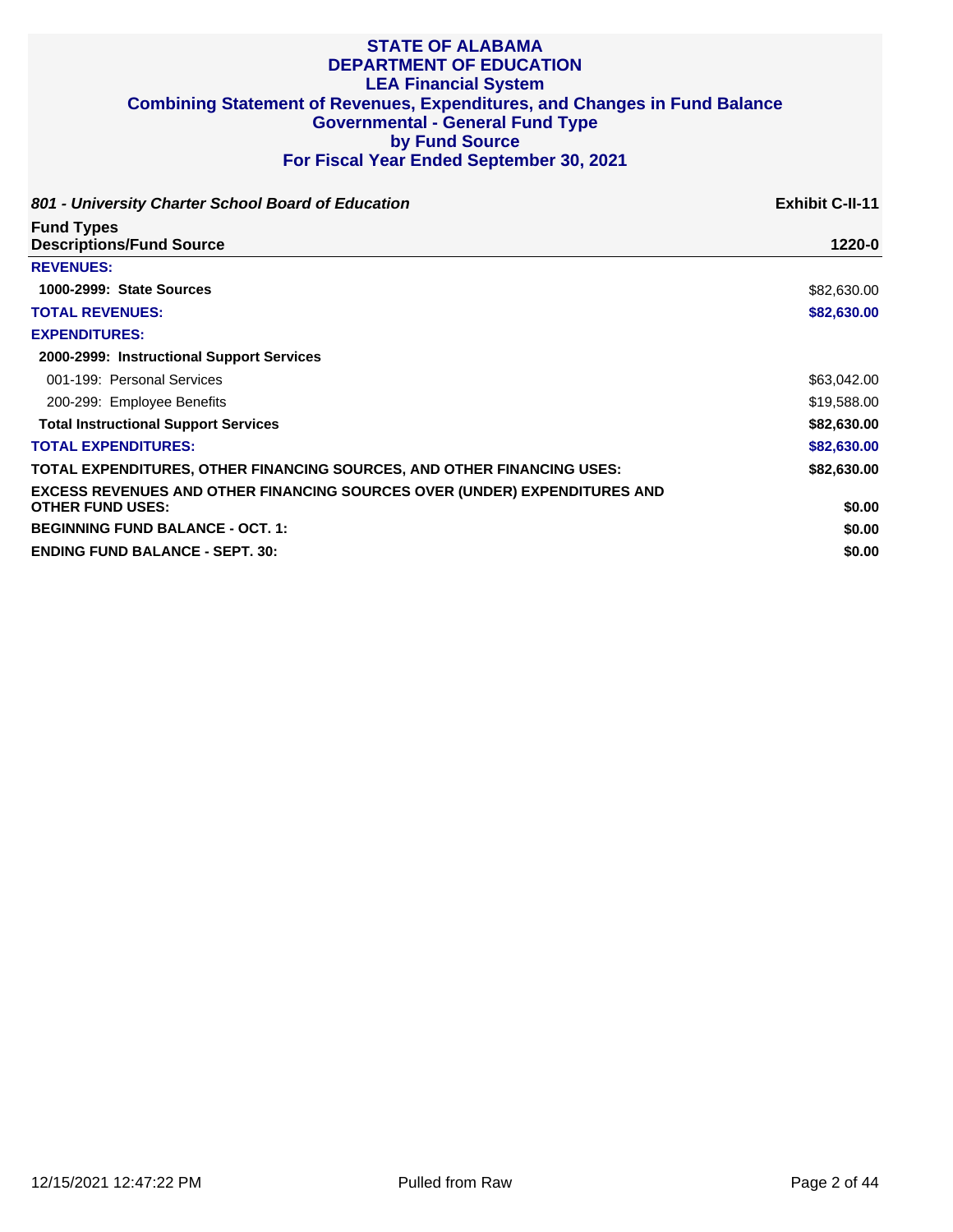| 801 - University Charter School Board of Education                               | <b>Exhibit C-II-11</b> |
|----------------------------------------------------------------------------------|------------------------|
| <b>Fund Types</b><br><b>Descriptions/Fund Source</b>                             | $1221 - 0$             |
| <b>REVENUES:</b>                                                                 |                        |
| 1000-2999: State Sources                                                         | \$61,368.00            |
| <b>TOTAL REVENUES:</b>                                                           | \$61,368.00            |
| <b>EXPENDITURES:</b>                                                             |                        |
| 2000-2999: Instructional Support Services                                        |                        |
| 001-199: Personal Services                                                       | \$43,086.00            |
| 200-299: Employee Benefits                                                       | \$18,282.00            |
| <b>Total Instructional Support Services</b>                                      | \$61,368.00            |
| <b>TOTAL EXPENDITURES:</b>                                                       | \$61,368.00            |
| TOTAL EXPENDITURES, OTHER FINANCING SOURCES, AND OTHER FINANCING USES:           | \$61,368.00            |
| <b>EXCESS REVENUES AND OTHER FINANCING SOURCES OVER (UNDER) EXPENDITURES AND</b> |                        |
| <b>OTHER FUND USES:</b>                                                          | \$0.00                 |
| <b>BEGINNING FUND BALANCE - OCT. 1:</b>                                          | \$0.00                 |
| <b>ENDING FUND BALANCE - SEPT. 30:</b>                                           | \$0.00                 |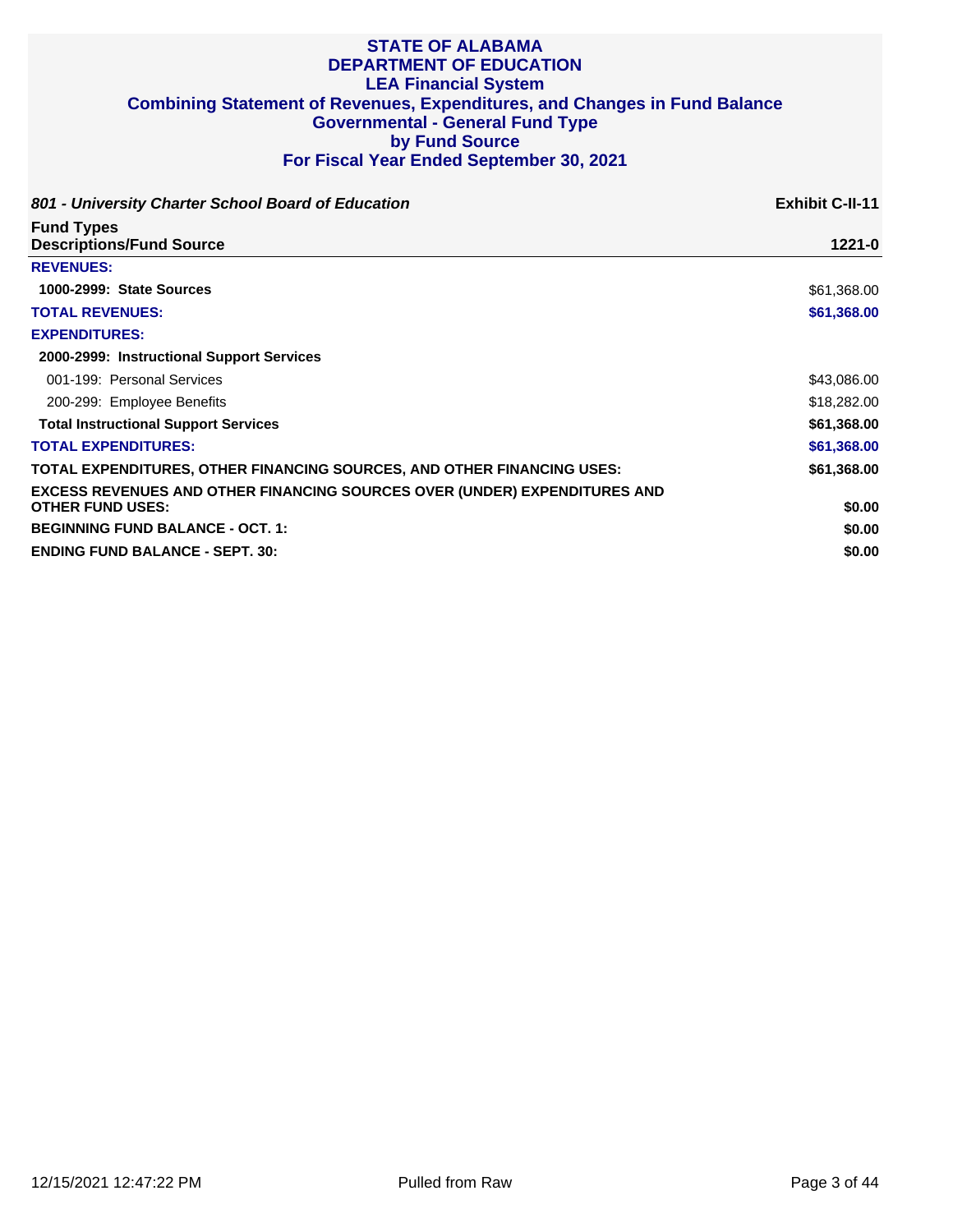| 801 - University Charter School Board of Education                                                          | <b>Exhibit C-II-11</b> |
|-------------------------------------------------------------------------------------------------------------|------------------------|
| <b>Fund Types</b><br><b>Descriptions/Fund Source</b>                                                        | 1226-0                 |
| <b>REVENUES:</b>                                                                                            |                        |
| 1000-2999: State Sources                                                                                    | \$1,848.00             |
| <b>TOTAL REVENUES:</b>                                                                                      | \$1,848.00             |
| <b>EXPENDITURES:</b>                                                                                        |                        |
| 1000-1999: Instructional Services                                                                           |                        |
| 400-499: Materials & Supplies                                                                               | \$1,848.00             |
| <b>Total Instructional Services</b>                                                                         | \$1,848.00             |
| <b>TOTAL EXPENDITURES:</b>                                                                                  | \$1,848.00             |
| TOTAL EXPENDITURES, OTHER FINANCING SOURCES, AND OTHER FINANCING USES:                                      | \$1,848.00             |
| <b>EXCESS REVENUES AND OTHER FINANCING SOURCES OVER (UNDER) EXPENDITURES AND</b><br><b>OTHER FUND USES:</b> | \$0.00                 |
| <b>BEGINNING FUND BALANCE - OCT. 1:</b>                                                                     | \$0.00                 |
| <b>ENDING FUND BALANCE - SEPT. 30:</b>                                                                      | \$0.00                 |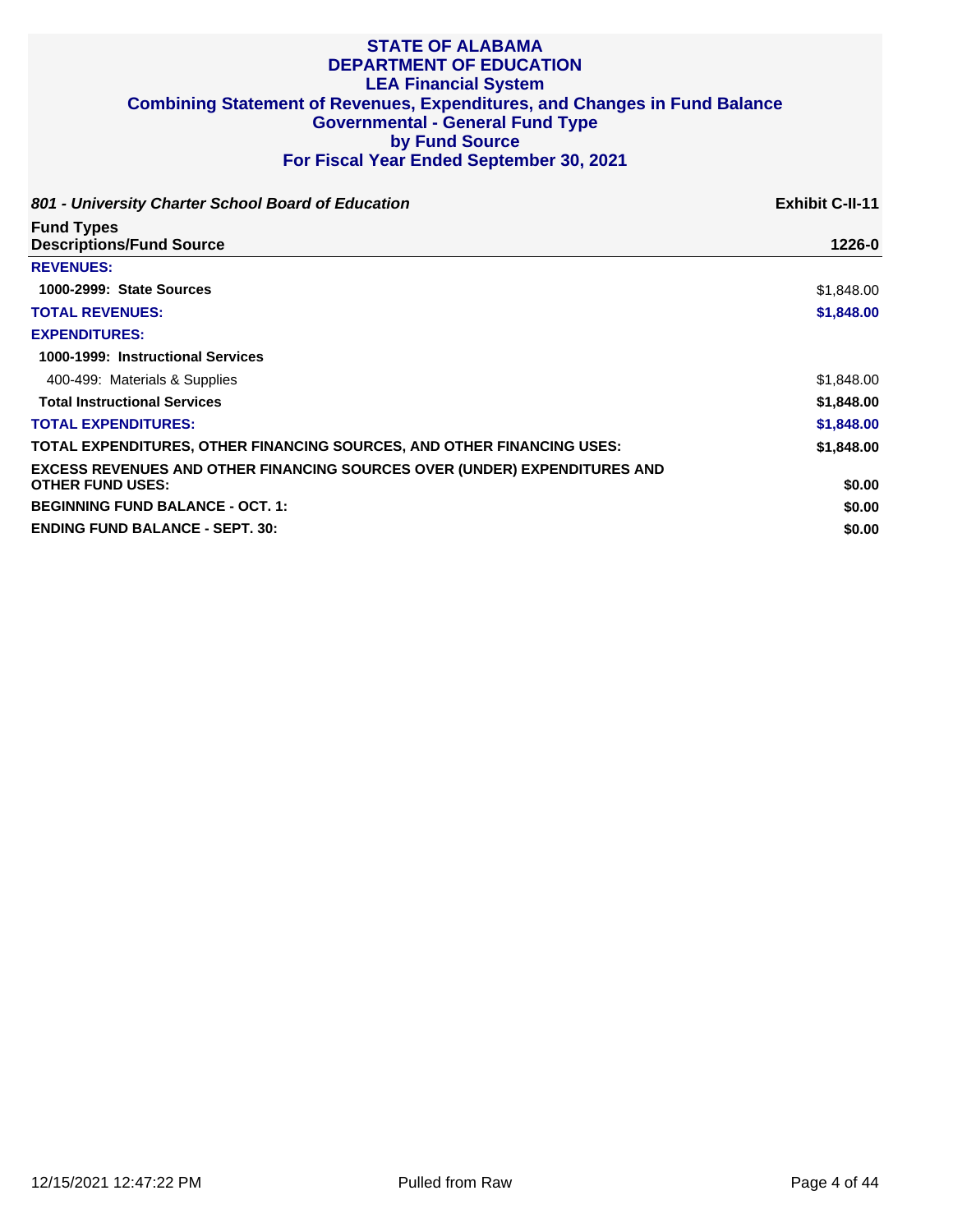| 801 - University Charter School Board of Education                                                          | <b>Exhibit C-II-11</b> |
|-------------------------------------------------------------------------------------------------------------|------------------------|
| <b>Fund Types</b><br><b>Descriptions/Fund Source</b>                                                        | 1227-0                 |
| <b>REVENUES:</b>                                                                                            |                        |
| 1000-2999: State Sources                                                                                    | \$10,000.00            |
| <b>TOTAL REVENUES:</b>                                                                                      | \$10,000.00            |
| <b>EXPENDITURES:</b>                                                                                        |                        |
| 1000-1999: Instructional Services                                                                           |                        |
| 001-199: Personal Services                                                                                  | \$10,000.00            |
| <b>Total Instructional Services</b>                                                                         | \$10,000.00            |
| <b>TOTAL EXPENDITURES:</b>                                                                                  | \$10,000.00            |
| TOTAL EXPENDITURES, OTHER FINANCING SOURCES, AND OTHER FINANCING USES:                                      | \$10,000.00            |
| <b>EXCESS REVENUES AND OTHER FINANCING SOURCES OVER (UNDER) EXPENDITURES AND</b><br><b>OTHER FUND USES:</b> | \$0.00                 |
| <b>BEGINNING FUND BALANCE - OCT. 1:</b>                                                                     | \$0.00                 |
| <b>ENDING FUND BALANCE - SEPT. 30:</b>                                                                      | \$0.00                 |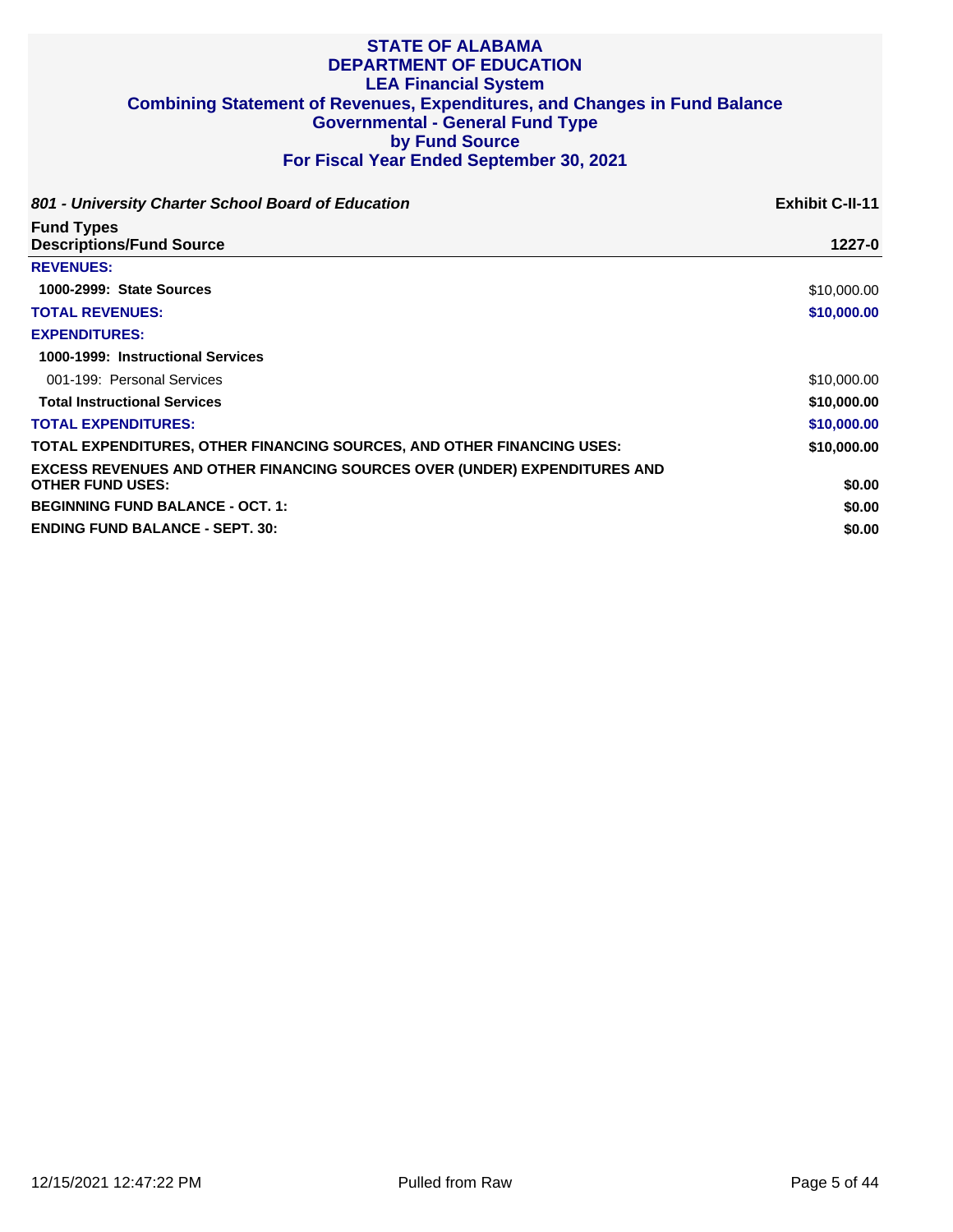| 801 - University Charter School Board of Education                               | <b>Exhibit C-II-11</b> |
|----------------------------------------------------------------------------------|------------------------|
| <b>Fund Types</b><br><b>Descriptions/Fund Source</b>                             | 1230-0                 |
| <b>REVENUES:</b>                                                                 |                        |
| 1000-2999: State Sources                                                         | \$80,000.00            |
| <b>TOTAL REVENUES:</b>                                                           | \$80,000.00            |
| <b>EXPENDITURES:</b>                                                             |                        |
| 2000-2999: Instructional Support Services                                        |                        |
| 001-199: Personal Services                                                       | \$58,580.00            |
| 200-299: Employee Benefits                                                       | \$21,395.90            |
| 400-499: Materials & Supplies                                                    | \$24.10                |
| <b>Total Instructional Support Services</b>                                      | \$80,000.00            |
| <b>TOTAL EXPENDITURES:</b>                                                       | \$80,000.00            |
| TOTAL EXPENDITURES, OTHER FINANCING SOURCES, AND OTHER FINANCING USES:           | \$80,000.00            |
| <b>EXCESS REVENUES AND OTHER FINANCING SOURCES OVER (UNDER) EXPENDITURES AND</b> |                        |
| <b>OTHER FUND USES:</b>                                                          | \$0.00                 |
| <b>BEGINNING FUND BALANCE - OCT. 1:</b>                                          | \$0.00                 |
| <b>ENDING FUND BALANCE - SEPT. 30:</b>                                           | \$0.00                 |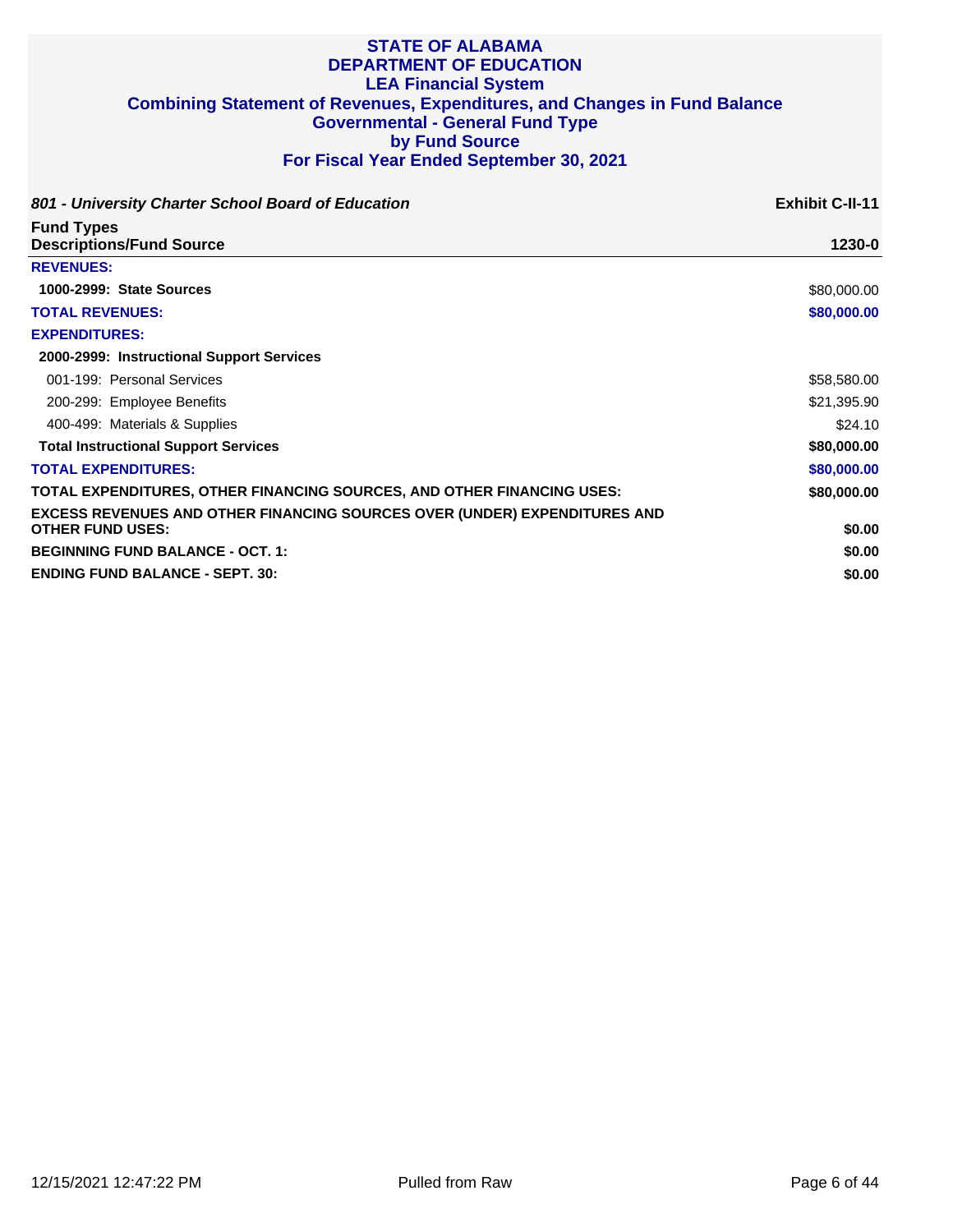| 801 - University Charter School Board of Education                                                          | <b>Exhibit C-II-11</b> |
|-------------------------------------------------------------------------------------------------------------|------------------------|
| <b>Fund Types</b><br><b>Descriptions/Fund Source</b>                                                        | 1252-0                 |
| <b>REVENUES:</b>                                                                                            |                        |
| 1000-2999: State Sources                                                                                    | \$1,096.00             |
| <b>TOTAL REVENUES:</b>                                                                                      | \$1,096.00             |
| <b>EXPENDITURES:</b>                                                                                        |                        |
| 1000-1999: Instructional Services                                                                           |                        |
| 400-499: Materials & Supplies                                                                               | \$1,096.00             |
| <b>Total Instructional Services</b>                                                                         | \$1,096.00             |
| <b>TOTAL EXPENDITURES:</b>                                                                                  | \$1,096.00             |
| TOTAL EXPENDITURES, OTHER FINANCING SOURCES, AND OTHER FINANCING USES:                                      | \$1,096.00             |
| <b>EXCESS REVENUES AND OTHER FINANCING SOURCES OVER (UNDER) EXPENDITURES AND</b><br><b>OTHER FUND USES:</b> | \$0.00                 |
| <b>BEGINNING FUND BALANCE - OCT. 1:</b>                                                                     | \$0.00                 |
| <b>ENDING FUND BALANCE - SEPT. 30:</b>                                                                      | \$0.00                 |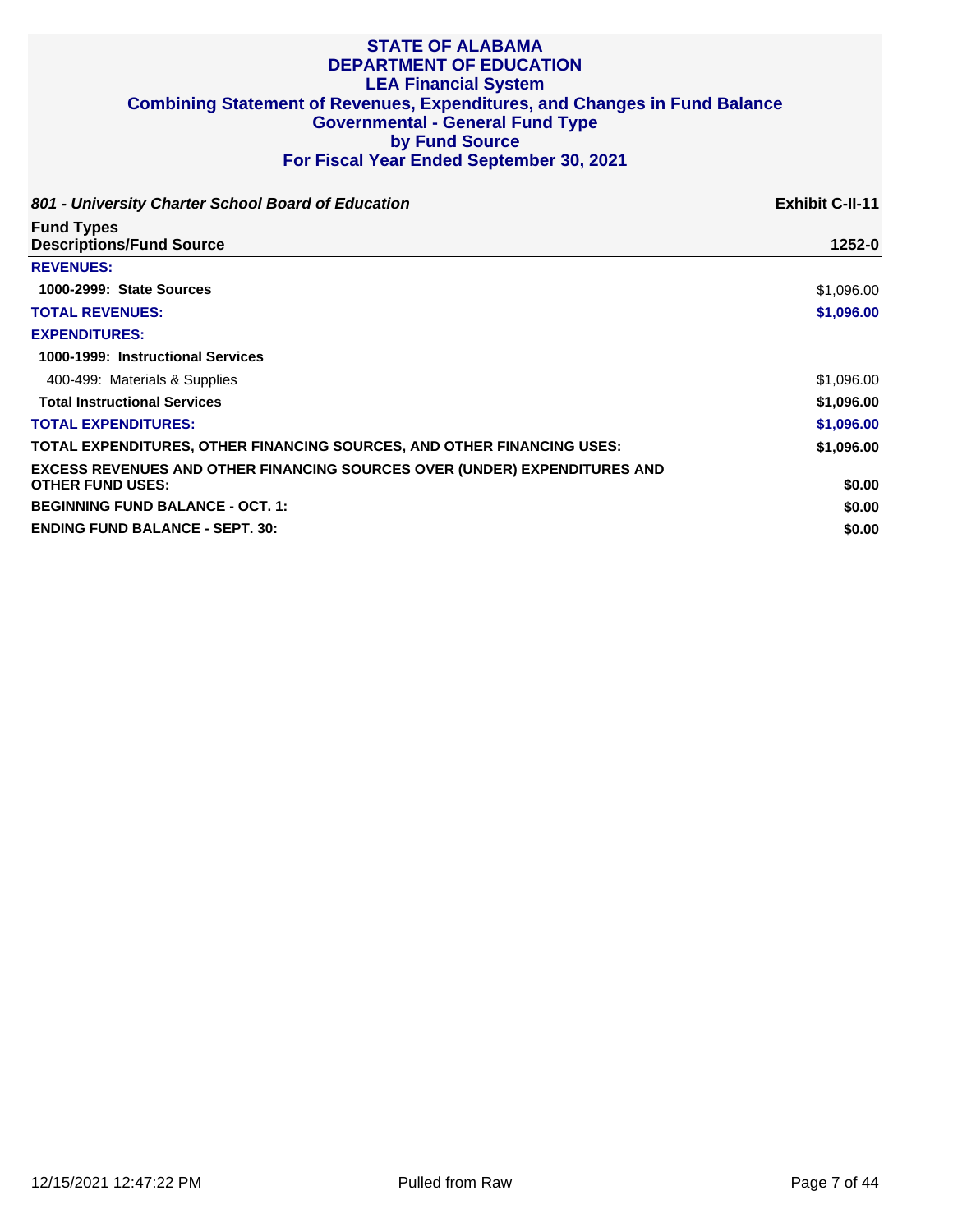| 801 - University Charter School Board of Education                               | <b>Exhibit C-II-11</b> |
|----------------------------------------------------------------------------------|------------------------|
| <b>Fund Types</b><br><b>Descriptions/Fund Source</b>                             | 1260-0                 |
| <b>REVENUES:</b>                                                                 |                        |
| 1000-2999: State Sources                                                         | \$20,000.00            |
| <b>TOTAL REVENUES:</b>                                                           | \$20,000.00            |
| <b>EXPENDITURES:</b>                                                             |                        |
| 1000-1999: Instructional Services                                                |                        |
| 300-399: Purchased Services                                                      | \$887.12               |
| 400-499: Materials & Supplies                                                    | \$19,112.88            |
| <b>Total Instructional Services</b>                                              | \$20,000.00            |
| <b>TOTAL EXPENDITURES:</b>                                                       | \$20,000.00            |
| TOTAL EXPENDITURES, OTHER FINANCING SOURCES, AND OTHER FINANCING USES:           | \$20,000.00            |
| <b>EXCESS REVENUES AND OTHER FINANCING SOURCES OVER (UNDER) EXPENDITURES AND</b> |                        |
| <b>OTHER FUND USES:</b>                                                          | \$0.00                 |
| <b>BEGINNING FUND BALANCE - OCT. 1:</b>                                          | \$0.00                 |
| <b>ENDING FUND BALANCE - SEPT. 30:</b>                                           | \$0.00                 |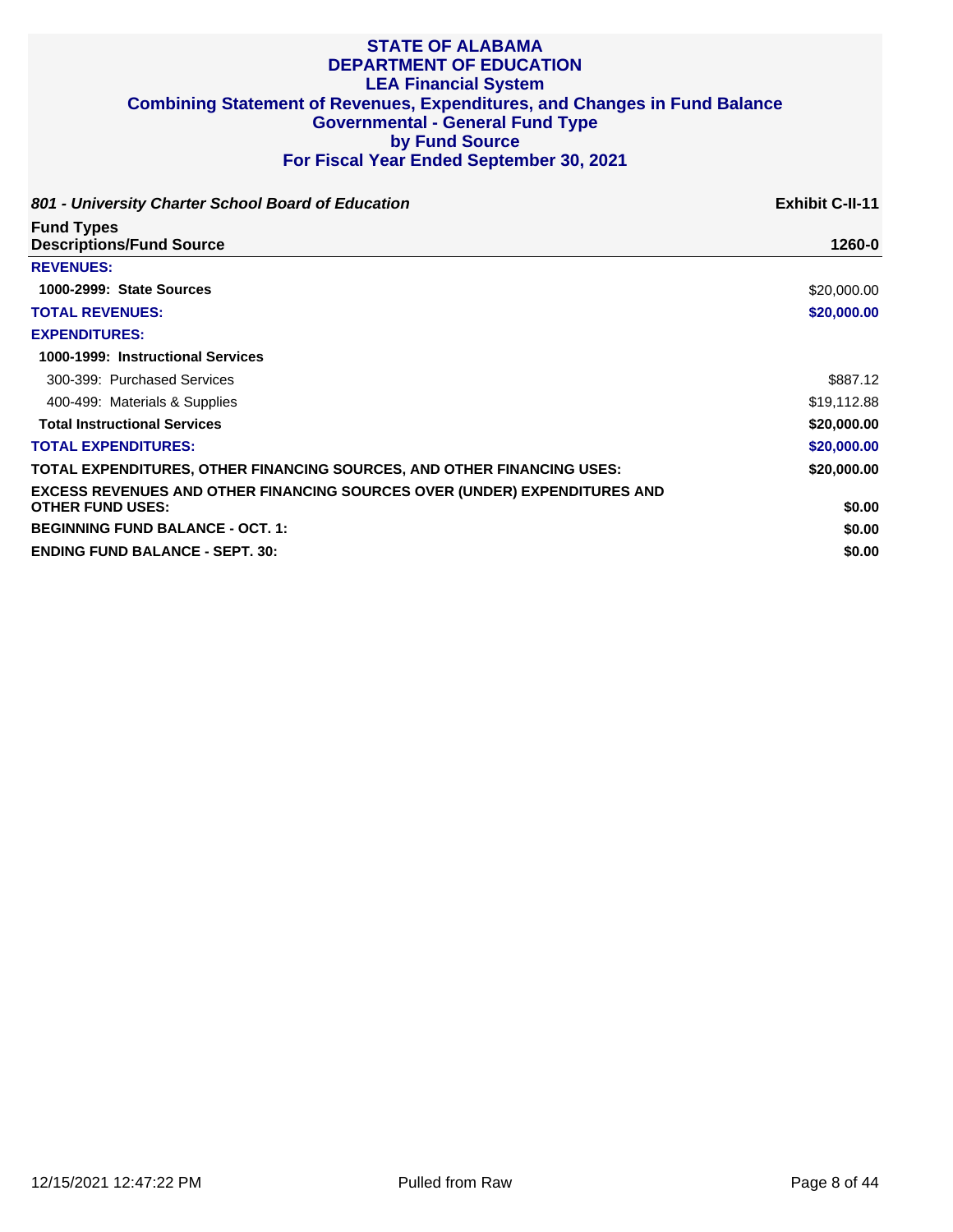| 801 - University Charter School Board of Education                                                          | <b>Exhibit C-II-11</b> |
|-------------------------------------------------------------------------------------------------------------|------------------------|
| <b>Fund Types</b><br><b>Descriptions/Fund Source</b>                                                        | 1262-0                 |
| <b>REVENUES:</b>                                                                                            |                        |
| 1000-2999: State Sources                                                                                    | \$2,302.00             |
| <b>TOTAL REVENUES:</b>                                                                                      | \$2,302.00             |
| <b>EXPENDITURES:</b>                                                                                        |                        |
| 1000-1999: Instructional Services                                                                           |                        |
| 400-499: Materials & Supplies                                                                               | \$2,302.00             |
| <b>Total Instructional Services</b>                                                                         | \$2,302.00             |
| <b>TOTAL EXPENDITURES:</b>                                                                                  | \$2,302.00             |
| TOTAL EXPENDITURES, OTHER FINANCING SOURCES, AND OTHER FINANCING USES:                                      | \$2,302,00             |
| <b>EXCESS REVENUES AND OTHER FINANCING SOURCES OVER (UNDER) EXPENDITURES AND</b><br><b>OTHER FUND USES:</b> | \$0.00                 |
| <b>BEGINNING FUND BALANCE - OCT. 1:</b>                                                                     | \$0.00                 |
| <b>ENDING FUND BALANCE - SEPT. 30:</b>                                                                      | \$0.00                 |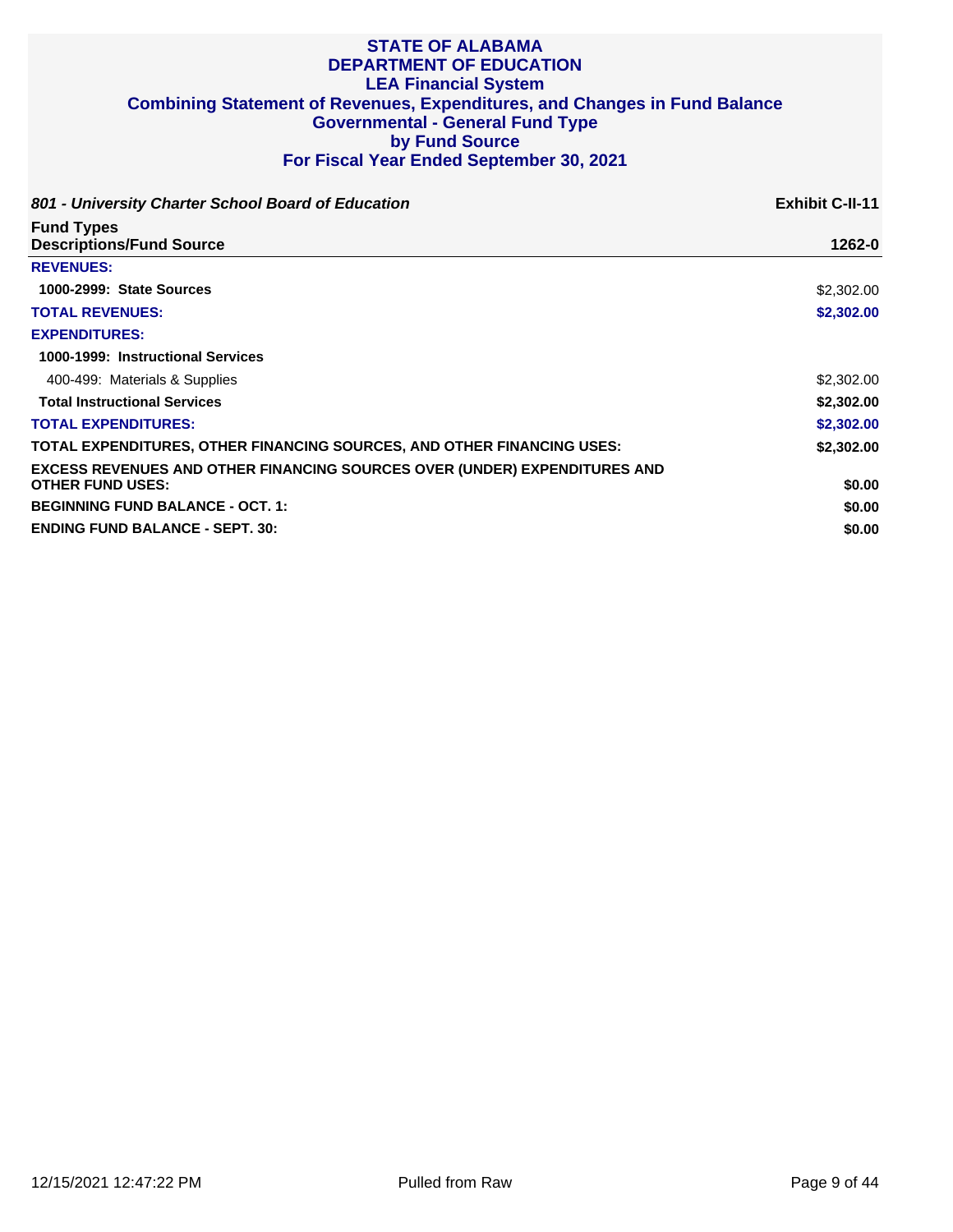| 801 - University Charter School Board of Education                        | <b>Exhibit C-II-11</b> |
|---------------------------------------------------------------------------|------------------------|
| <b>Fund Types</b><br><b>Descriptions/Fund Source</b>                      | $1271 - 0$             |
| <b>REVENUES:</b>                                                          |                        |
| 1000-2999: State Sources                                                  | \$45,625.00            |
| <b>TOTAL REVENUES:</b>                                                    | \$45,625.00            |
| <b>EXPENDITURES:</b>                                                      |                        |
| 2000-2999: Instructional Support Services                                 |                        |
| 001-199: Personal Services                                                | \$25,877.00            |
| 200-299: Employee Benefits                                                | \$14,623.06            |
| 400-499: Materials & Supplies                                             | \$4,750.00             |
| <b>Total Instructional Support Services</b>                               | \$45,250.06            |
| <b>TOTAL EXPENDITURES:</b>                                                | \$45,250.06            |
| TOTAL EXPENDITURES, OTHER FINANCING SOURCES, AND OTHER FINANCING USES:    | \$45,250.06            |
| EXCESS REVENUES AND OTHER FINANCING SOURCES OVER (UNDER) EXPENDITURES AND |                        |
| <b>OTHER FUND USES:</b>                                                   | \$374.94               |
| <b>BEGINNING FUND BALANCE - OCT. 1:</b>                                   | \$0.00                 |
| <b>ENDING FUND BALANCE - SEPT. 30:</b>                                    | \$374.94               |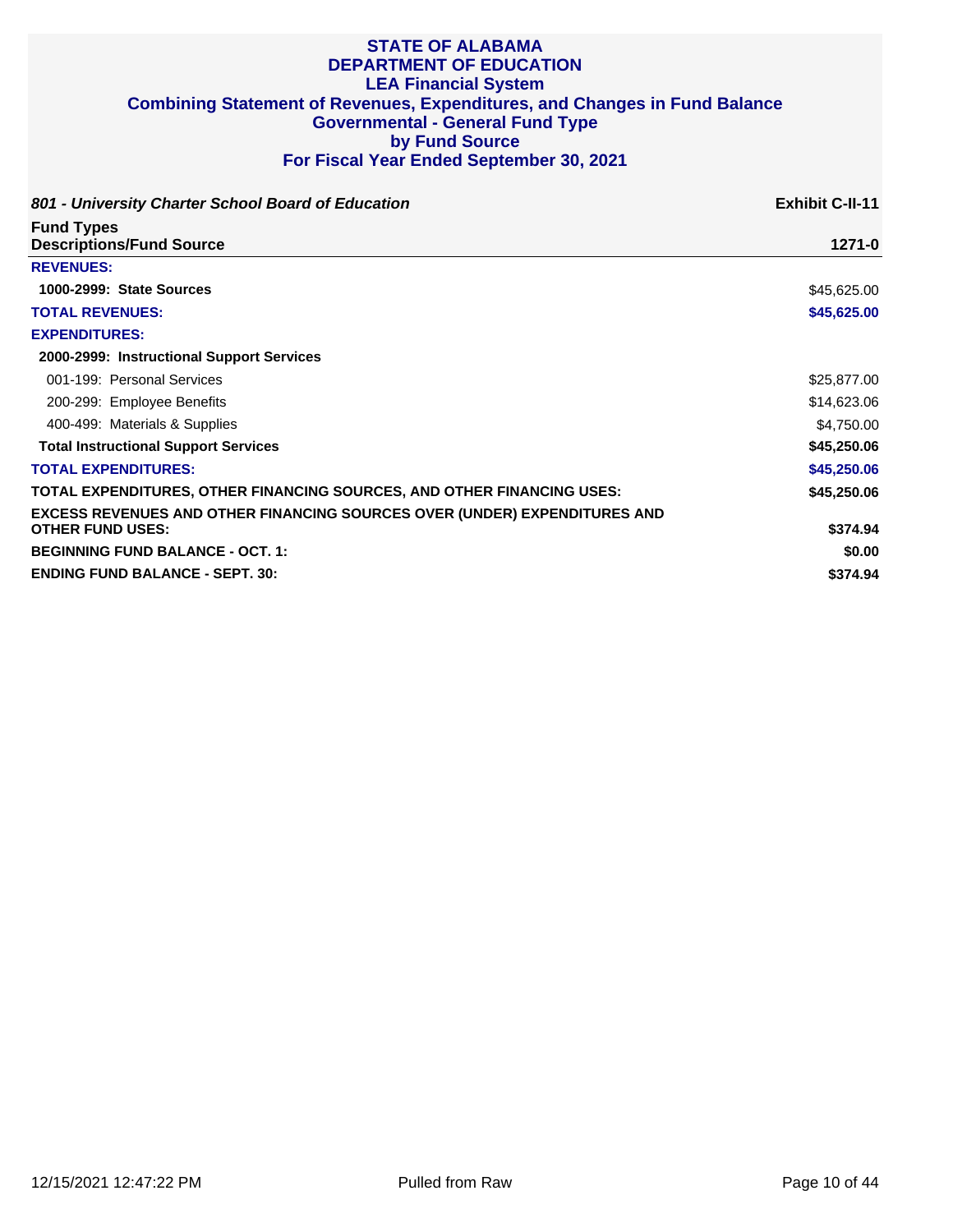| 801 - University Charter School Board of Education                                                          | <b>Exhibit C-II-11</b> |
|-------------------------------------------------------------------------------------------------------------|------------------------|
| <b>Fund Types</b><br><b>Descriptions/Fund Source</b>                                                        | 1273-0                 |
| <b>REVENUES:</b>                                                                                            |                        |
| 1000-2999: State Sources                                                                                    | \$2,450.00             |
| <b>TOTAL REVENUES:</b>                                                                                      | \$2,450.00             |
| <b>EXPENDITURES:</b>                                                                                        |                        |
| 1000-1999: Instructional Services                                                                           |                        |
| 400-499: Materials & Supplies                                                                               | \$2,450.00             |
| <b>Total Instructional Services</b>                                                                         | \$2,450.00             |
| <b>TOTAL EXPENDITURES:</b>                                                                                  | \$2,450.00             |
| TOTAL EXPENDITURES, OTHER FINANCING SOURCES, AND OTHER FINANCING USES:                                      | \$2,450,00             |
| <b>EXCESS REVENUES AND OTHER FINANCING SOURCES OVER (UNDER) EXPENDITURES AND</b><br><b>OTHER FUND USES:</b> | \$0.00                 |
| <b>BEGINNING FUND BALANCE - OCT. 1:</b>                                                                     | \$0.00                 |
| <b>ENDING FUND BALANCE - SEPT. 30:</b>                                                                      | \$0.00                 |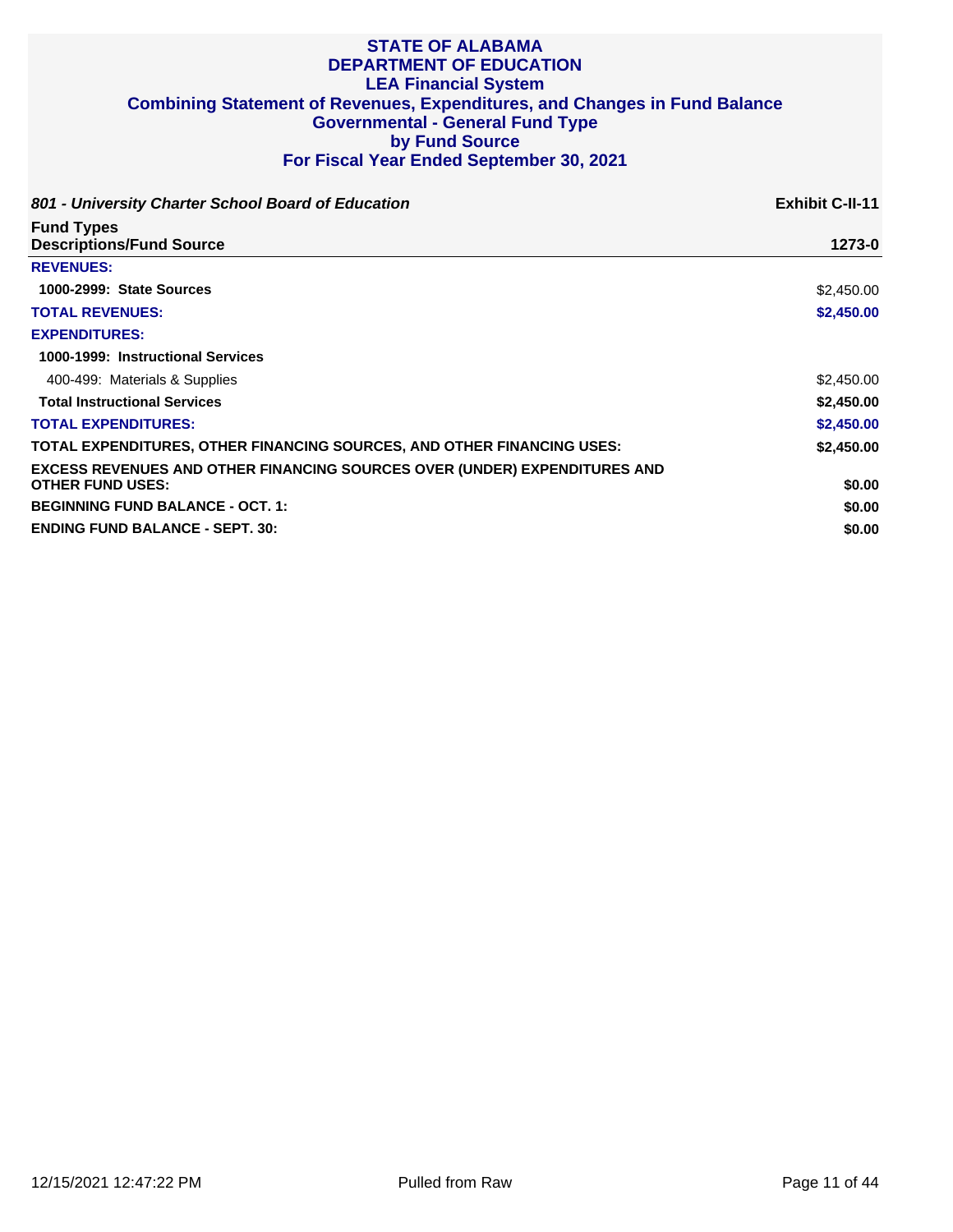| 801 - University Charter School Board of Education                                                          | <b>Exhibit C-II-11</b> |
|-------------------------------------------------------------------------------------------------------------|------------------------|
| <b>Fund Types</b><br><b>Descriptions/Fund Source</b>                                                        | 1275-0                 |
| <b>REVENUES:</b>                                                                                            |                        |
| 1000-2999: State Sources                                                                                    | \$1,561.00             |
| <b>TOTAL REVENUES:</b>                                                                                      | \$1,561.00             |
| <b>EXPENDITURES:</b>                                                                                        |                        |
| 1000-1999: Instructional Services                                                                           |                        |
| 400-499: Materials & Supplies                                                                               | \$1,561.00             |
| <b>Total Instructional Services</b>                                                                         | \$1,561.00             |
| <b>TOTAL EXPENDITURES:</b>                                                                                  | \$1,561.00             |
| TOTAL EXPENDITURES, OTHER FINANCING SOURCES, AND OTHER FINANCING USES:                                      | \$1,561.00             |
| <b>EXCESS REVENUES AND OTHER FINANCING SOURCES OVER (UNDER) EXPENDITURES AND</b><br><b>OTHER FUND USES:</b> | \$0.00                 |
| <b>BEGINNING FUND BALANCE - OCT. 1:</b>                                                                     | \$0.00                 |
| <b>ENDING FUND BALANCE - SEPT. 30:</b>                                                                      | \$0.00                 |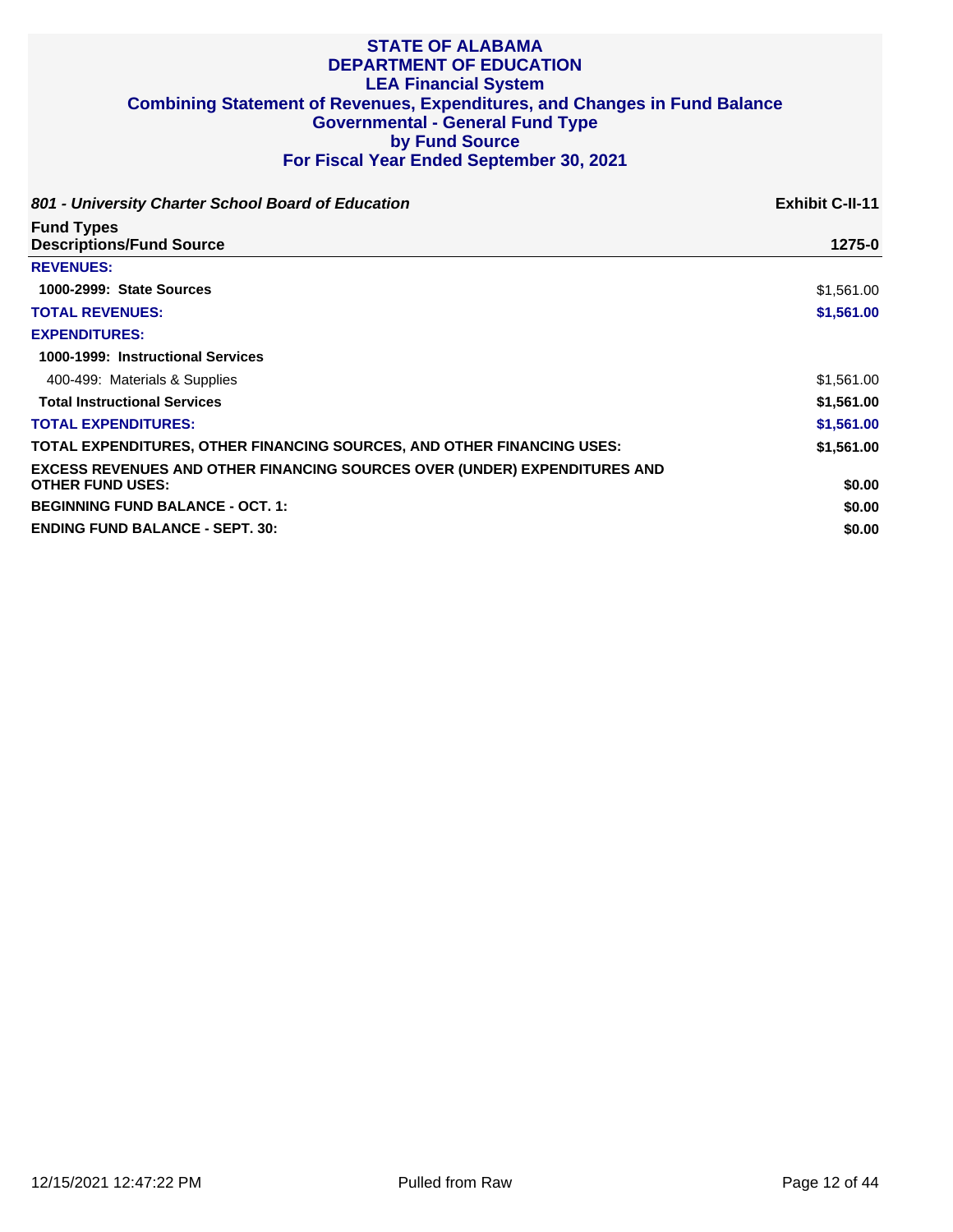| 801 - University Charter School Board of Education                                                          | <b>Exhibit C-II-11</b> |
|-------------------------------------------------------------------------------------------------------------|------------------------|
| <b>Fund Types</b><br><b>Descriptions/Fund Source</b>                                                        | 1279-0                 |
| <b>REVENUES:</b>                                                                                            |                        |
| 1000-2999: State Sources                                                                                    | \$3,000.00             |
| <b>TOTAL REVENUES:</b>                                                                                      | \$3,000.00             |
| <b>EXPENDITURES:</b>                                                                                        |                        |
| 1000-1999: Instructional Services                                                                           |                        |
| 001-199: Personal Services                                                                                  | \$3,000.00             |
| <b>Total Instructional Services</b>                                                                         | \$3,000.00             |
| <b>TOTAL EXPENDITURES:</b>                                                                                  | \$3,000.00             |
| TOTAL EXPENDITURES, OTHER FINANCING SOURCES, AND OTHER FINANCING USES:                                      | \$3,000.00             |
| <b>EXCESS REVENUES AND OTHER FINANCING SOURCES OVER (UNDER) EXPENDITURES AND</b><br><b>OTHER FUND USES:</b> | \$0.00                 |
| <b>BEGINNING FUND BALANCE - OCT. 1:</b>                                                                     | \$0.00                 |
| <b>ENDING FUND BALANCE - SEPT. 30:</b>                                                                      | \$0.00                 |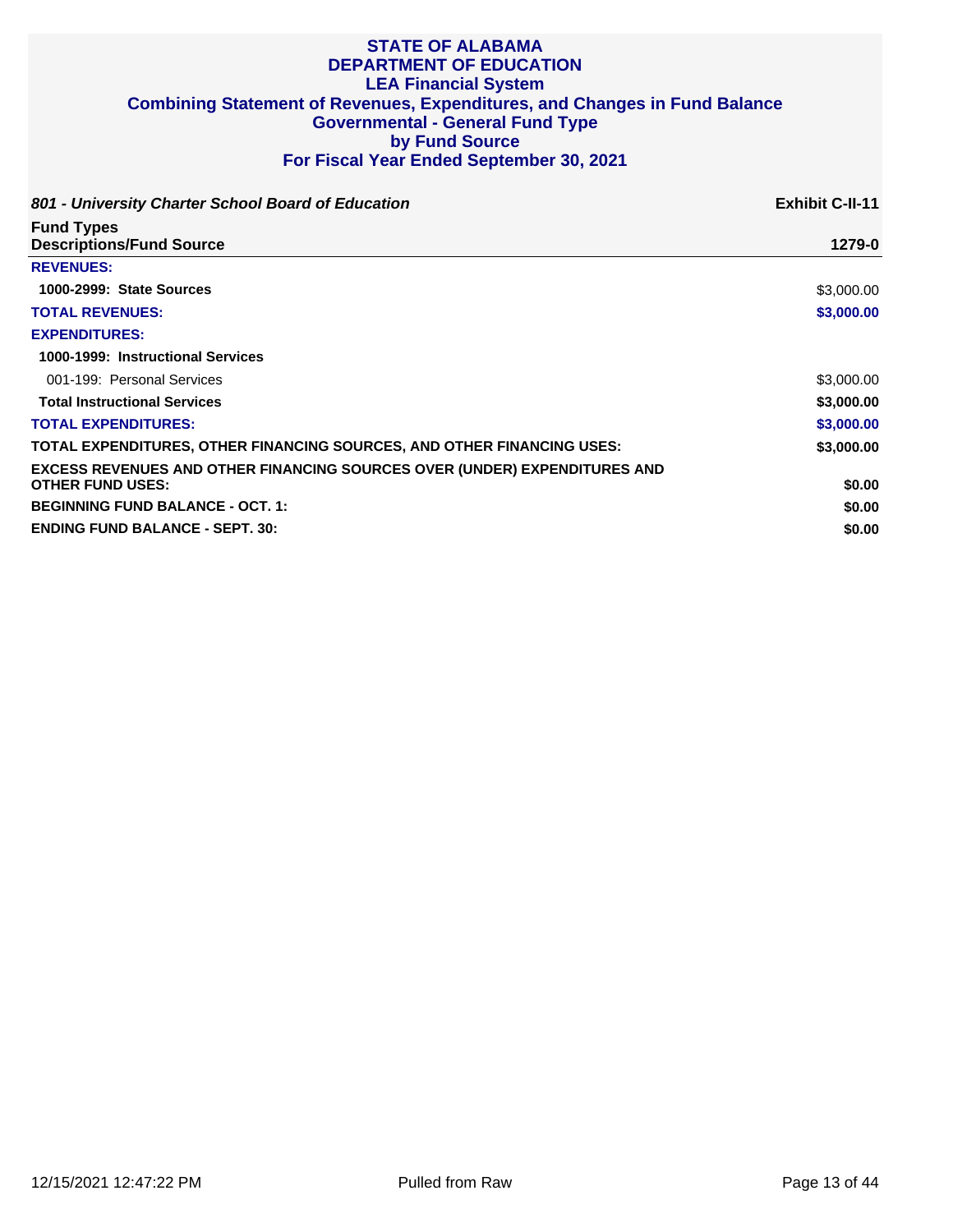| 801 - University Charter School Board of Education                               | <b>Exhibit C-II-11</b> |
|----------------------------------------------------------------------------------|------------------------|
| <b>Fund Types</b>                                                                | 1286-0                 |
| <b>Descriptions/Fund Source</b>                                                  |                        |
| <b>REVENUES:</b>                                                                 |                        |
| 1000-2999: State Sources                                                         | \$30,000.00            |
| <b>TOTAL REVENUES:</b>                                                           | \$30,000.00            |
| <b>EXPENDITURES:</b>                                                             |                        |
| 1000-1999: Instructional Services                                                |                        |
| 001-199: Personal Services                                                       | \$6,500.00             |
| 200-299: Employee Benefits                                                       | \$1,305.00             |
| 400-499: Materials & Supplies                                                    | \$22,195.00            |
| <b>Total Instructional Services</b>                                              | \$30,000.00            |
| <b>TOTAL EXPENDITURES:</b>                                                       | \$30,000.00            |
| TOTAL EXPENDITURES, OTHER FINANCING SOURCES, AND OTHER FINANCING USES:           | \$30,000.00            |
| <b>EXCESS REVENUES AND OTHER FINANCING SOURCES OVER (UNDER) EXPENDITURES AND</b> |                        |
| <b>OTHER FUND USES:</b>                                                          | \$0.00                 |
| <b>BEGINNING FUND BALANCE - OCT. 1:</b>                                          | \$0.00                 |
| <b>ENDING FUND BALANCE - SEPT. 30:</b>                                           | \$0.00                 |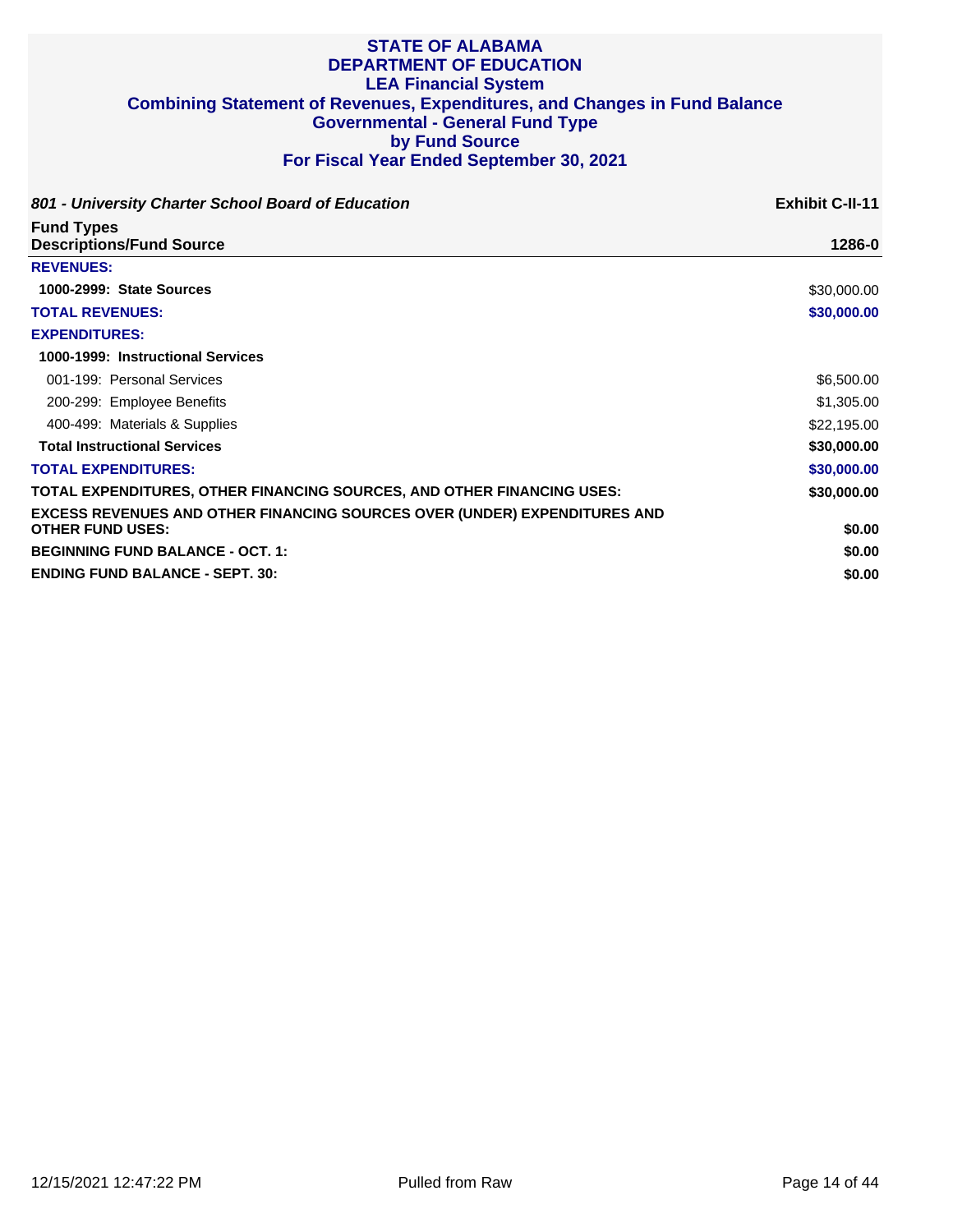| 801 - University Charter School Board of Education                                                          | <b>Exhibit C-II-11</b> |
|-------------------------------------------------------------------------------------------------------------|------------------------|
| <b>Fund Types</b><br><b>Descriptions/Fund Source</b>                                                        | 1410-0                 |
| <b>REVENUES:</b>                                                                                            |                        |
| 1000-2999: State Sources                                                                                    | \$12,160.00            |
| <b>TOTAL REVENUES:</b>                                                                                      | \$12,160.00            |
| <b>EXPENDITURES:</b>                                                                                        |                        |
| 1000-1999: Instructional Services                                                                           |                        |
| 400-499: Materials & Supplies                                                                               | \$12,160.00            |
| <b>Total Instructional Services</b>                                                                         | \$12,160.00            |
| <b>TOTAL EXPENDITURES:</b>                                                                                  | \$12,160.00            |
| TOTAL EXPENDITURES, OTHER FINANCING SOURCES, AND OTHER FINANCING USES:                                      | \$12,160.00            |
| <b>EXCESS REVENUES AND OTHER FINANCING SOURCES OVER (UNDER) EXPENDITURES AND</b><br><b>OTHER FUND USES:</b> | \$0.00                 |
| <b>BEGINNING FUND BALANCE - OCT. 1:</b>                                                                     | \$0.00                 |
| <b>ENDING FUND BALANCE - SEPT. 30:</b>                                                                      | \$0.00                 |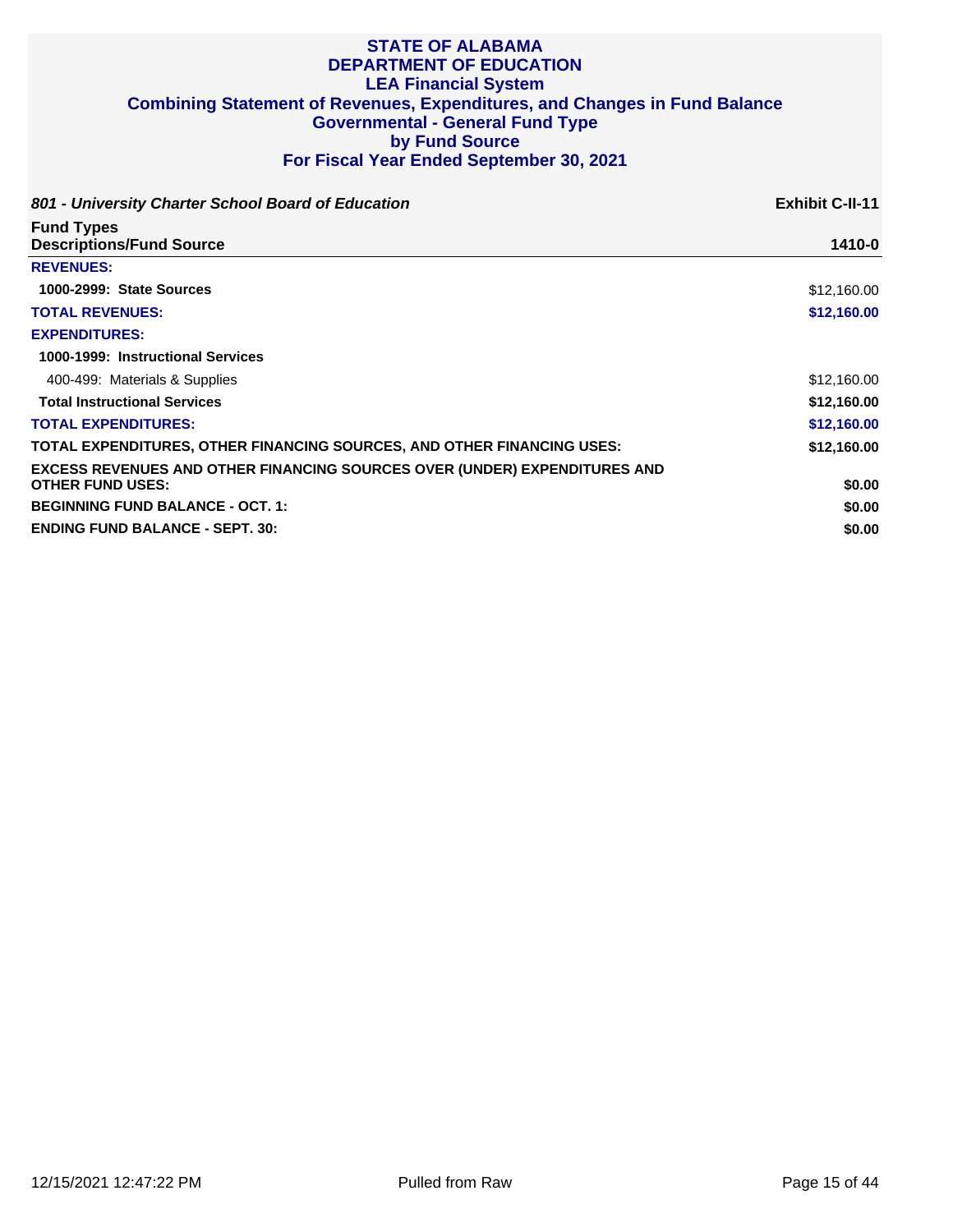| 801 - University Charter School Board of Education                               | <b>Exhibit C-II-11</b> |
|----------------------------------------------------------------------------------|------------------------|
| <b>Fund Types</b><br><b>Descriptions/Fund Source</b>                             | 1415-0                 |
| <b>REVENUES:</b>                                                                 |                        |
| 1000-2999: State Sources                                                         | \$1,500.00             |
| <b>TOTAL REVENUES:</b>                                                           | \$1,500.00             |
| <b>EXPENDITURES:</b>                                                             |                        |
| 1000-1999: Instructional Services                                                |                        |
| 400-499: Materials & Supplies                                                    | \$1,340.00             |
| 600-899: Other Objects                                                           | \$160.00               |
| <b>Total Instructional Services</b>                                              | \$1,500.00             |
| <b>TOTAL EXPENDITURES:</b>                                                       | \$1,500.00             |
| TOTAL EXPENDITURES, OTHER FINANCING SOURCES, AND OTHER FINANCING USES:           | \$1,500.00             |
| <b>EXCESS REVENUES AND OTHER FINANCING SOURCES OVER (UNDER) EXPENDITURES AND</b> |                        |
| <b>OTHER FUND USES:</b>                                                          | \$0.00                 |
| <b>BEGINNING FUND BALANCE - OCT. 1:</b>                                          | \$0.00                 |
| <b>ENDING FUND BALANCE - SEPT. 30:</b>                                           | \$0.00                 |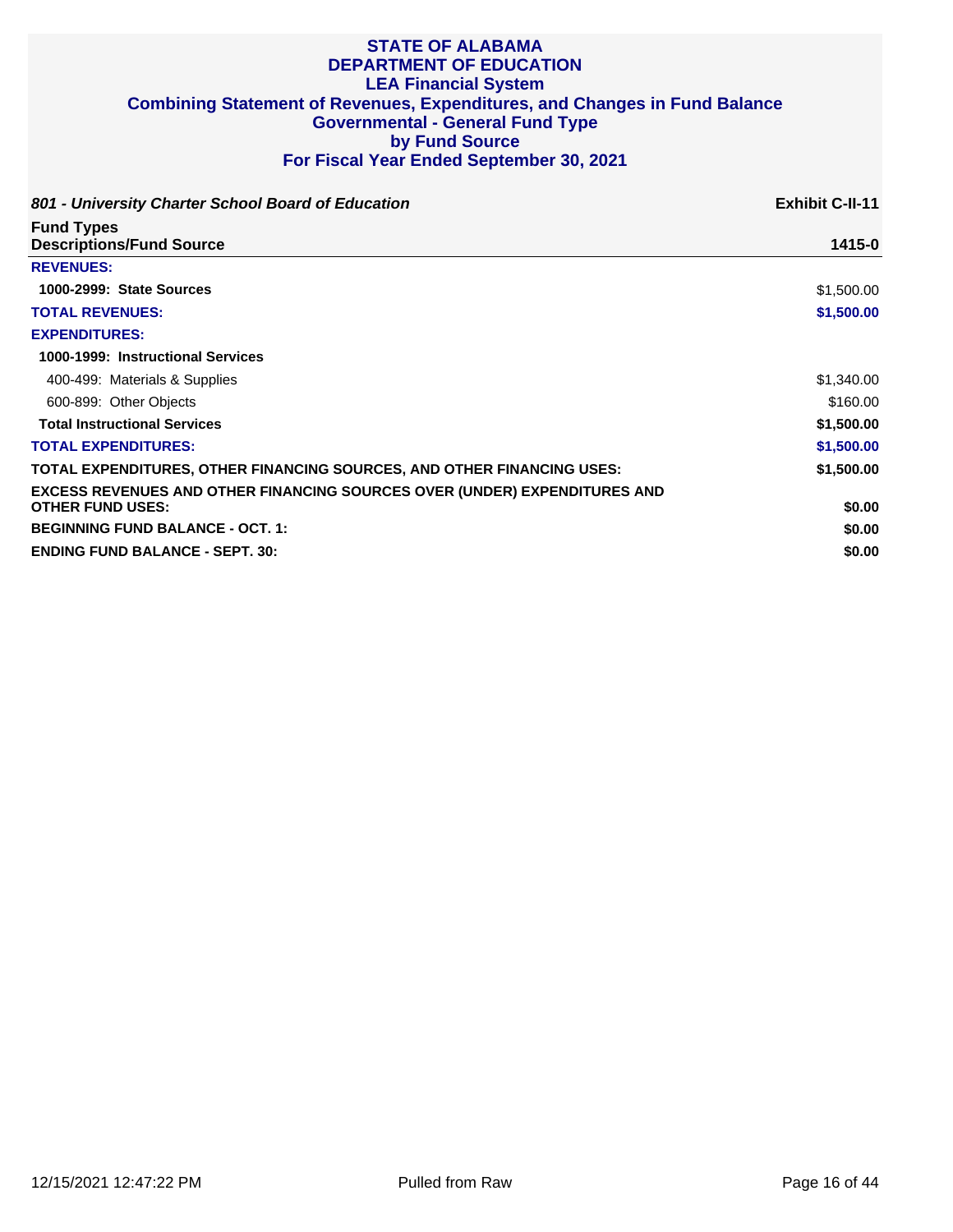| 801 - University Charter School Board of Education                                                   | <b>Exhibit C-II-11</b> |
|------------------------------------------------------------------------------------------------------|------------------------|
| <b>Fund Types</b><br><b>Descriptions/Fund Source</b>                                                 | 1720-0                 |
| <b>REVENUES:</b>                                                                                     |                        |
| 1000-2999: State Sources                                                                             | \$225,795.82           |
| <b>TOTAL REVENUES:</b>                                                                               | \$225,795.82           |
| <b>EXPENDITURES:</b>                                                                                 |                        |
| 9000-9899: Other Expenditures                                                                        |                        |
| 001-199: Personal Services                                                                           | \$159,077.31           |
| 200-299: Employee Benefits                                                                           | \$69,456.92            |
| 600-899: Other Objects                                                                               | \$11,103.79            |
| <b>Total Other Expenditures</b>                                                                      | \$239,638.02           |
| <b>TOTAL EXPENDITURES:</b>                                                                           | \$239,638.02           |
| TOTAL EXPENDITURES, OTHER FINANCING SOURCES, AND OTHER FINANCING USES:                               | \$239,638.02           |
| EXCESS REVENUES AND OTHER FINANCING SOURCES OVER (UNDER) EXPENDITURES AND<br><b>OTHER FUND USES:</b> | (\$13,842.20)          |
| <b>BEGINNING FUND BALANCE - OCT. 1:</b>                                                              | \$26,233.36            |
| <b>ENDING FUND BALANCE - SEPT. 30:</b>                                                               | \$12,391.16            |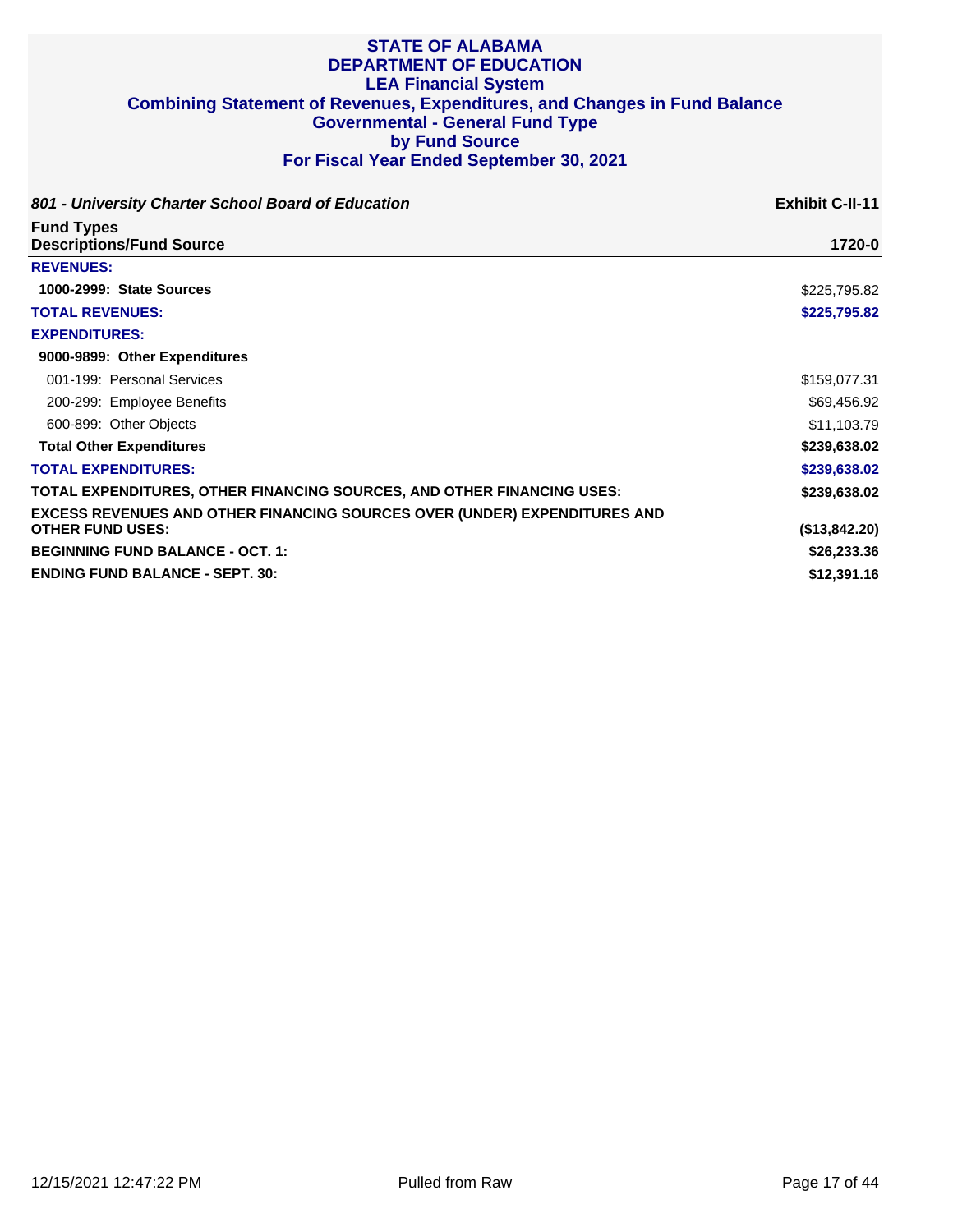| 801 - University Charter School Board of Education                               | <b>Exhibit C-II-11</b> |
|----------------------------------------------------------------------------------|------------------------|
| <b>Fund Types</b><br><b>Descriptions/Fund Source</b>                             | 1765-0                 |
| <b>REVENUES:</b>                                                                 |                        |
| 1000-2999: State Sources                                                         | \$110,115.00           |
| <b>TOTAL REVENUES:</b>                                                           | \$110,115.00           |
| <b>EXPENDITURES:</b>                                                             |                        |
| 3000-3999: Operations & Maintenance Services                                     |                        |
| 300-399: Purchased Services                                                      | \$9,308.39             |
| <b>Total Operations &amp; Maintenance Services</b>                               | \$9,308.39             |
| 6000-6999: General Administrative Services                                       |                        |
| 400-499: Materials & Supplies                                                    | \$57,545.00            |
| <b>Total General Administrative Services</b>                                     | \$57,545.00            |
| <b>TOTAL EXPENDITURES:</b>                                                       | \$66,853.39            |
| TOTAL EXPENDITURES, OTHER FINANCING SOURCES, AND OTHER FINANCING USES:           | \$66,853.39            |
| <b>EXCESS REVENUES AND OTHER FINANCING SOURCES OVER (UNDER) EXPENDITURES AND</b> |                        |
| <b>OTHER FUND USES:</b>                                                          | \$43,261.61            |
| <b>BEGINNING FUND BALANCE - OCT. 1:</b>                                          | \$61,823.00            |
| <b>ENDING FUND BALANCE - SEPT. 30:</b>                                           | \$105,084.61           |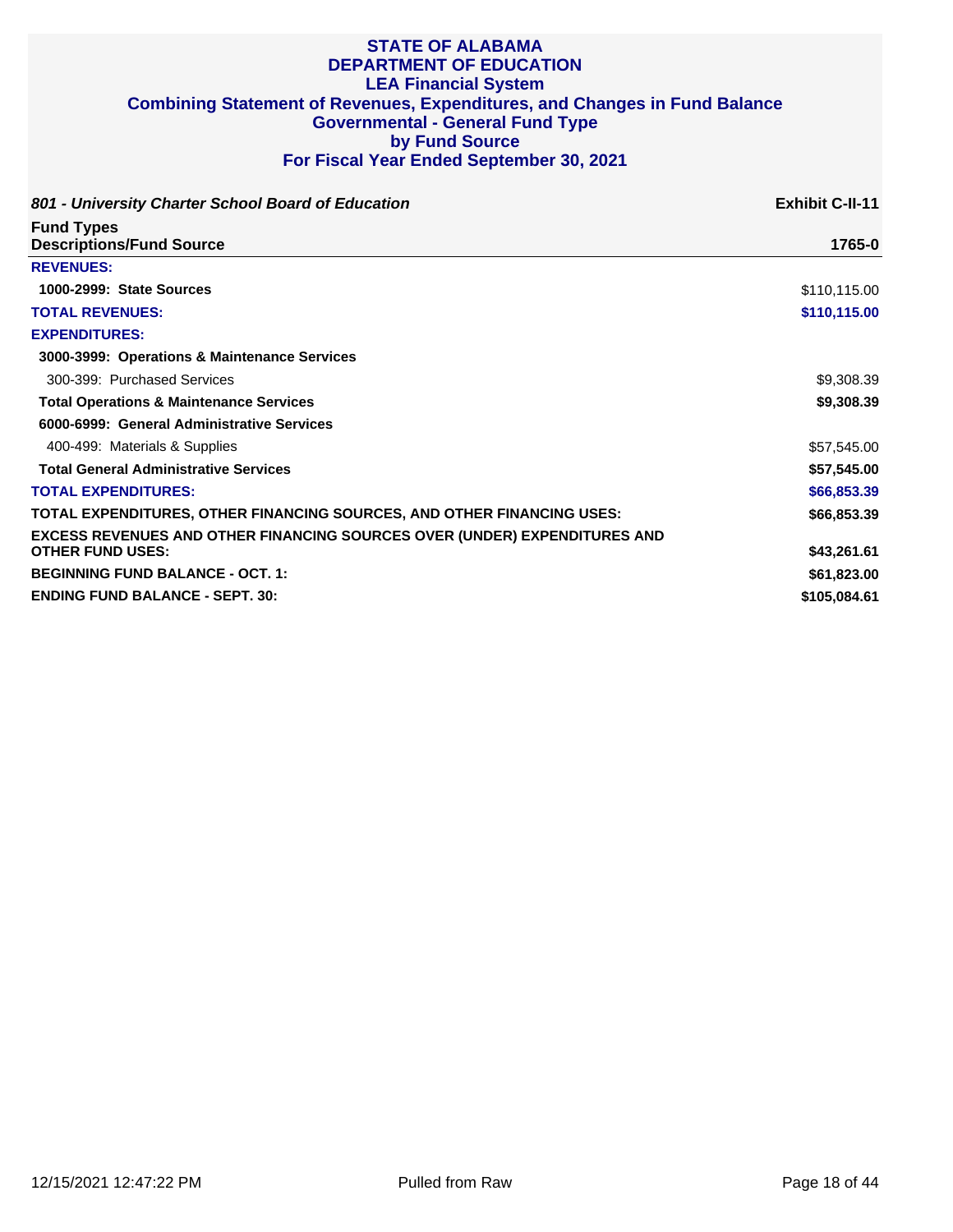| 801 - University Charter School Board of Education                                                          | <b>Exhibit C-II-11</b> |
|-------------------------------------------------------------------------------------------------------------|------------------------|
| <b>Fund Types</b><br><b>Descriptions/Fund Source</b>                                                        | 1810-0                 |
| <b>REVENUES:</b>                                                                                            |                        |
| 1000-2999: State Sources                                                                                    | \$10,325.00            |
| <b>TOTAL REVENUES:</b>                                                                                      | \$10,325.00            |
| <b>EXPENDITURES:</b>                                                                                        |                        |
| 1000-1999: Instructional Services                                                                           |                        |
| 400-499: Materials & Supplies                                                                               | \$10,000.00            |
| <b>Total Instructional Services</b>                                                                         | \$10,000.00            |
| <b>TOTAL EXPENDITURES:</b>                                                                                  | \$10,000.00            |
| TOTAL EXPENDITURES, OTHER FINANCING SOURCES, AND OTHER FINANCING USES:                                      | \$10,000.00            |
| <b>EXCESS REVENUES AND OTHER FINANCING SOURCES OVER (UNDER) EXPENDITURES AND</b><br><b>OTHER FUND USES:</b> | \$325.00               |
| <b>BEGINNING FUND BALANCE - OCT. 1:</b>                                                                     | \$0.00                 |
| <b>ENDING FUND BALANCE - SEPT. 30:</b>                                                                      | \$325.00               |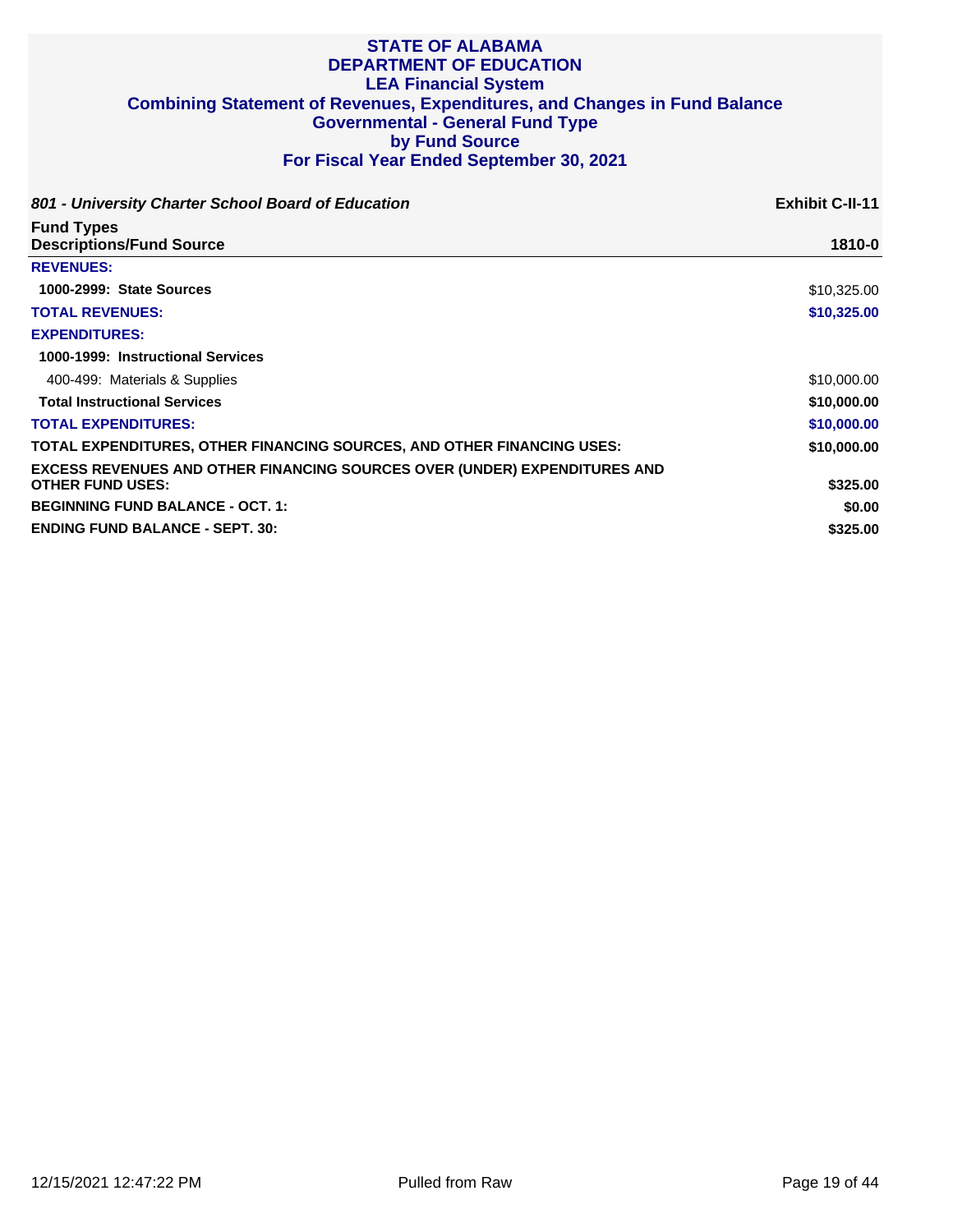| 801 - University Charter School Board of Education                               | <b>Exhibit C-II-11</b> |
|----------------------------------------------------------------------------------|------------------------|
| <b>Fund Types</b>                                                                |                        |
| <b>Descriptions/Fund Source</b>                                                  | 2130-0                 |
| <b>REVENUES:</b>                                                                 |                        |
| 1000-2999: State Sources                                                         | \$355.00               |
| <b>TOTAL REVENUES:</b>                                                           | \$355,00               |
| TOTAL EXPENDITURES, OTHER FINANCING SOURCES, AND OTHER FINANCING USES:           | \$0.00                 |
| <b>EXCESS REVENUES AND OTHER FINANCING SOURCES OVER (UNDER) EXPENDITURES AND</b> |                        |
| <b>OTHER FUND USES:</b>                                                          | \$355.00               |
| <b>BEGINNING FUND BALANCE - OCT. 1:</b>                                          | \$477.00               |
| <b>ENDING FUND BALANCE - SEPT. 30:</b>                                           | \$832.00               |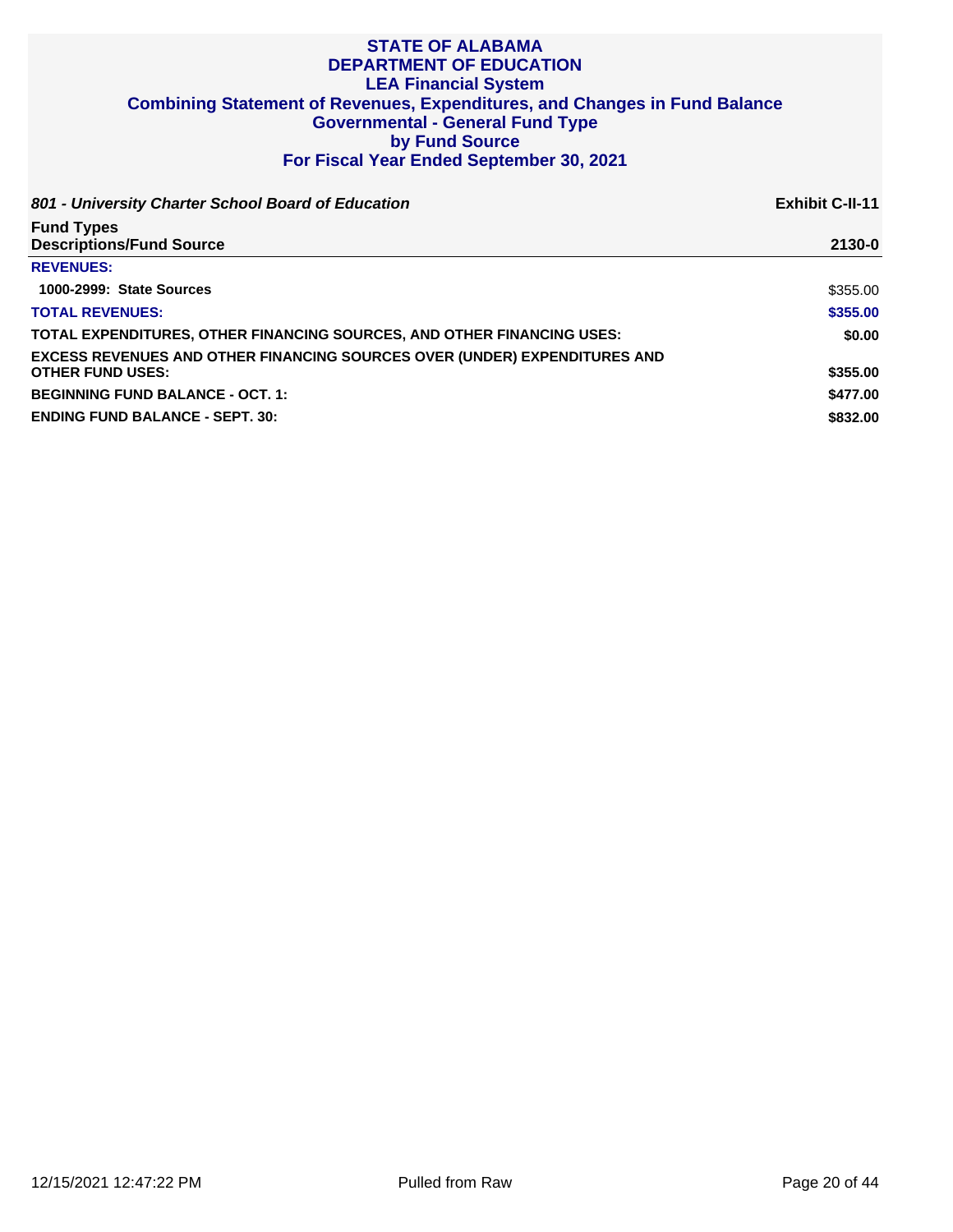| 801 - University Charter School Board of Education                               | <b>Exhibit C-II-11</b> |
|----------------------------------------------------------------------------------|------------------------|
| <b>Fund Types</b><br><b>Descriptions/Fund Source</b>                             | 2259-0                 |
| <b>REVENUES:</b>                                                                 |                        |
| 1000-2999: State Sources                                                         | \$77.56                |
| <b>TOTAL REVENUES:</b>                                                           | \$77.56                |
| <b>EXPENDITURES:</b>                                                             |                        |
| 2000-2999: Instructional Support Services                                        |                        |
| 400-499: Materials & Supplies                                                    | \$77.56                |
| <b>Total Instructional Support Services</b>                                      | \$77.56                |
| <b>TOTAL EXPENDITURES:</b>                                                       | \$77.56                |
| TOTAL EXPENDITURES, OTHER FINANCING SOURCES, AND OTHER FINANCING USES:           | \$77.56                |
| <b>EXCESS REVENUES AND OTHER FINANCING SOURCES OVER (UNDER) EXPENDITURES AND</b> |                        |
| <b>OTHER FUND USES:</b>                                                          | \$0.00                 |
| <b>BEGINNING FUND BALANCE - OCT. 1:</b>                                          | \$0.00                 |
| <b>ENDING FUND BALANCE - SEPT. 30:</b>                                           | \$0.00                 |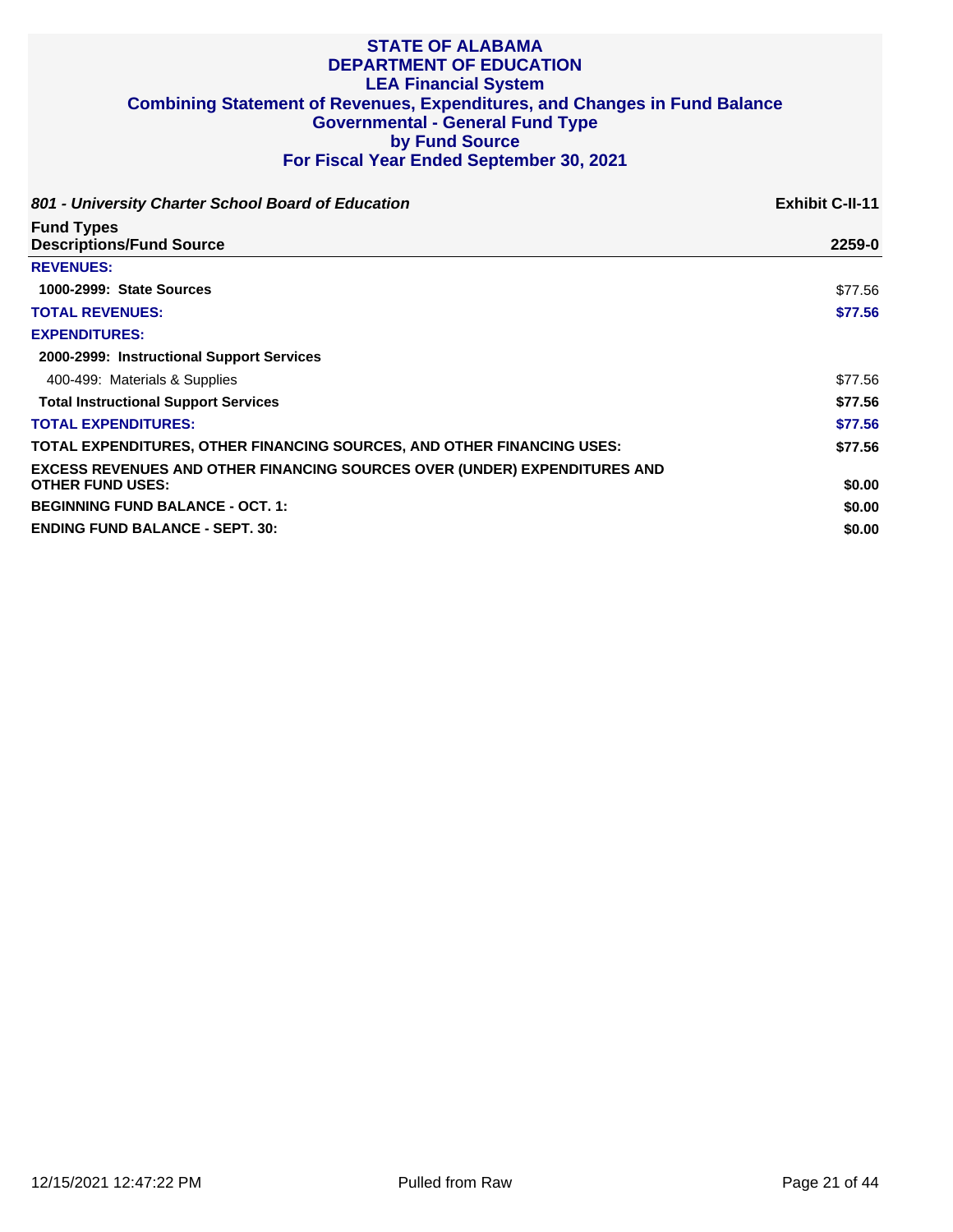| 801 - University Charter School Board of Education                                                          | <b>Exhibit C-II-11</b> |
|-------------------------------------------------------------------------------------------------------------|------------------------|
| <b>Fund Types</b><br><b>Descriptions/Fund Source</b>                                                        | $2901 - 0$             |
| <b>REVENUES:</b>                                                                                            |                        |
| 1000-2999: State Sources                                                                                    | \$6,000.00             |
| <b>TOTAL REVENUES:</b>                                                                                      | \$6,000.00             |
| <b>EXPENDITURES:</b>                                                                                        |                        |
| 1000-1999: Instructional Services                                                                           |                        |
| 001-199: Personal Services                                                                                  | \$6,000.00             |
| <b>Total Instructional Services</b>                                                                         | \$6,000.00             |
| <b>TOTAL EXPENDITURES:</b>                                                                                  | \$6,000.00             |
| TOTAL EXPENDITURES, OTHER FINANCING SOURCES, AND OTHER FINANCING USES:                                      | \$6,000.00             |
| <b>EXCESS REVENUES AND OTHER FINANCING SOURCES OVER (UNDER) EXPENDITURES AND</b><br><b>OTHER FUND USES:</b> | \$0.00                 |
| <b>BEGINNING FUND BALANCE - OCT. 1:</b>                                                                     | \$0.00                 |
| <b>ENDING FUND BALANCE - SEPT. 30:</b>                                                                      | \$0.00                 |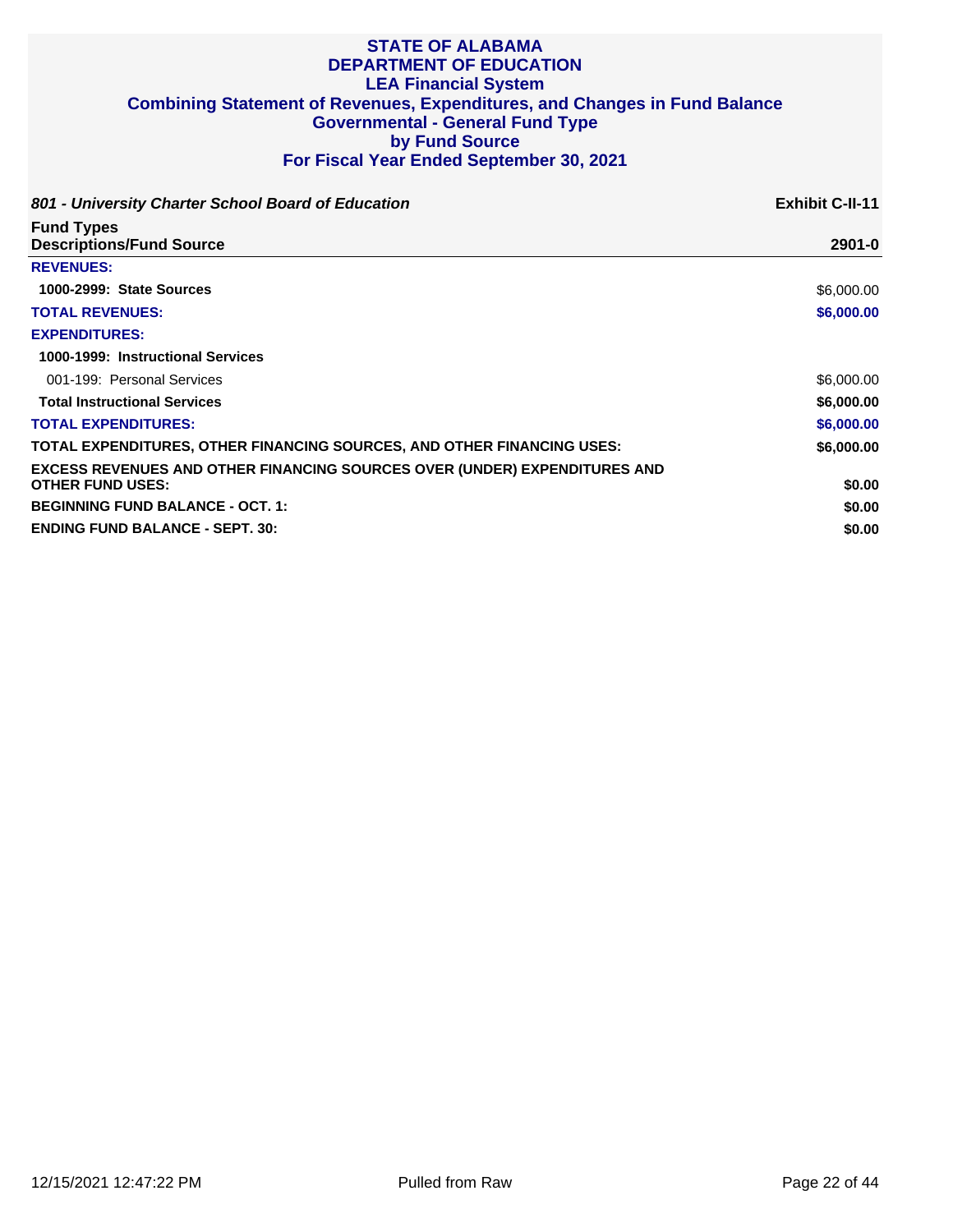| 801 - University Charter School Board of Education   | <b>Exhibit C-II-11</b> |
|------------------------------------------------------|------------------------|
| <b>Fund Types</b><br><b>Descriptions/Fund Source</b> | 6001-0                 |
| <b>REVENUES:</b>                                     |                        |
| 6000-7999: Local Sources                             | \$871,567.07           |
| <b>TOTAL REVENUES:</b>                               | \$871,567.07           |
| <b>EXPENDITURES:</b>                                 |                        |
| 1000-1999: Instructional Services                    |                        |
| 300-399: Purchased Services                          | \$27,805.67            |
| 400-499: Materials & Supplies                        | \$8,212.69             |
| <b>Total Instructional Services</b>                  | \$36,018.36            |
| 2000-2999: Instructional Support Services            |                        |
| 300-399: Purchased Services                          | \$1,040.69             |
| 400-499: Materials & Supplies                        | \$15,035.09            |
| <b>Total Instructional Support Services</b>          | \$16,075.78            |
| 3000-3999: Operations & Maintenance Services         |                        |
| 001-199: Personal Services                           | \$64,603.08            |
| 200-299: Employee Benefits                           | \$39,195.61            |
| 300-399: Purchased Services                          | \$56,006.40            |
| 400-499: Materials & Supplies                        | \$2,217.37             |
| <b>Total Operations &amp; Maintenance Services</b>   | \$162,022.46           |
| 4000-4999: Auxiliary Services                        |                        |
| 001-199: Personal Services                           | \$4,681.25             |
| 200-299: Employee Benefits                           | \$388.54               |
| 300-399: Purchased Services                          | \$101,613.58           |
| 400-499: Materials & Supplies                        | \$6,897.75             |
| 500-599: Capital Outlay                              | \$3,911.21             |
| <b>Total Auxiliary Services</b>                      | \$117,492.33           |
| 6000-6999: General Administrative Services           |                        |
| 300-399: Purchased Services                          | \$269,269.13           |
| 400-499: Materials & Supplies                        | \$42,094.54            |
| 600-899: Other Objects                               | \$7,761.85             |
| <b>Total General Administrative Services</b>         | \$319,125.52           |
| 7000-7999: Capital Outlay                            |                        |
| 300-399: Purchased Services                          | \$49,474.33            |
| <b>Total Capital Outlay</b>                          | \$49,474.33            |
| 9000-9899: Other Expenditures                        |                        |
| 001-199: Personal Services                           | \$37,890.03            |
| 200-299: Employee Benefits                           | \$3,103.72             |
| 300-399: Purchased Services                          | \$50.00                |
| 400-499: Materials & Supplies                        | \$34,097.00            |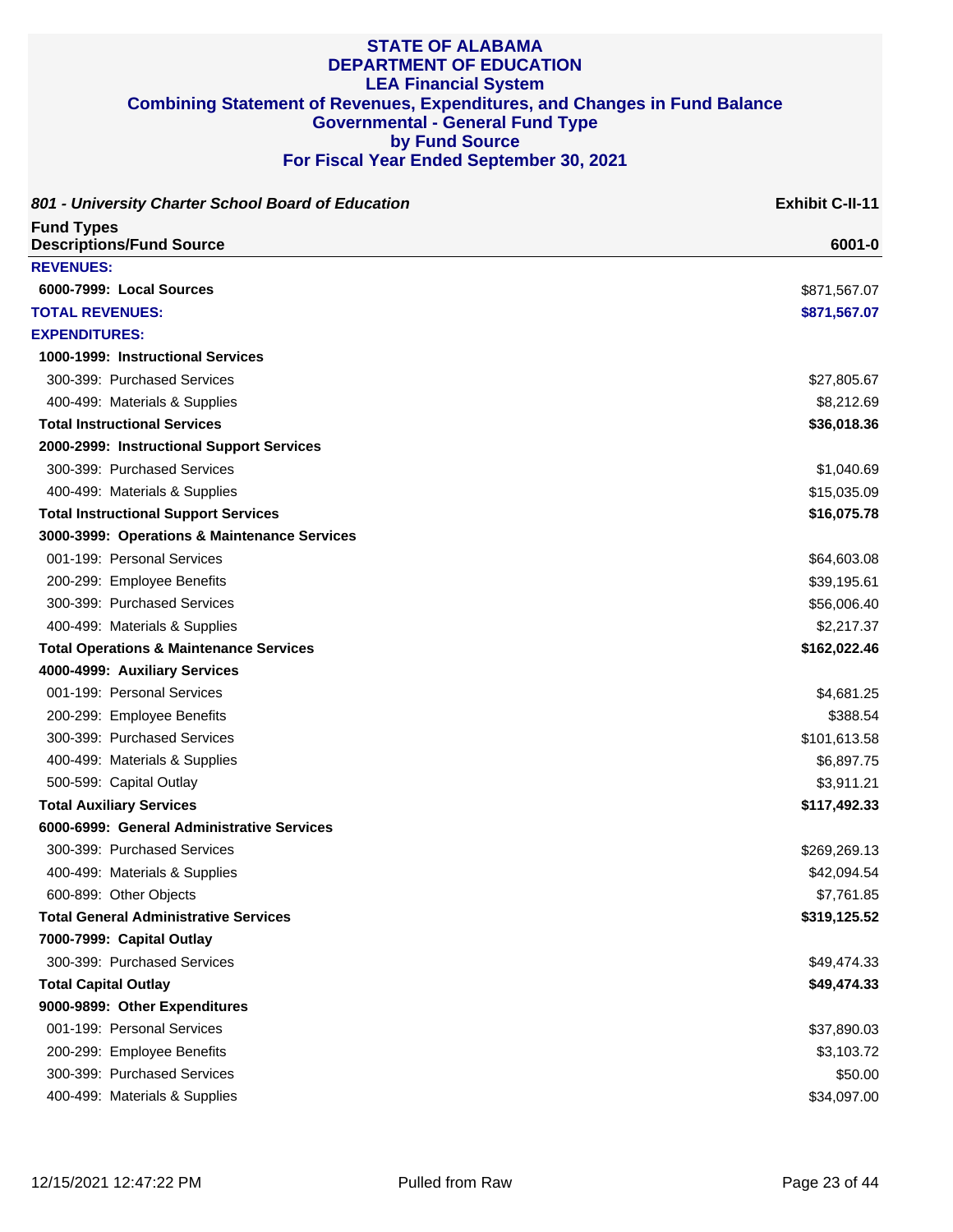**801 - University Charter School Board of Education Exhibit C-II-11**

| <b>Fund Types</b>                                                                |              |
|----------------------------------------------------------------------------------|--------------|
| <b>Descriptions/Fund Source</b>                                                  | 6001-0       |
| 600-899: Other Objects                                                           | \$22,789.95  |
| <b>Total Other Expenditures</b>                                                  | \$97,930.70  |
| <b>TOTAL EXPENDITURES:</b>                                                       | \$798,139.48 |
| TOTAL EXPENDITURES, OTHER FINANCING SOURCES, AND OTHER FINANCING USES:           | \$798,139.48 |
| <b>EXCESS REVENUES AND OTHER FINANCING SOURCES OVER (UNDER) EXPENDITURES AND</b> |              |
| <b>OTHER FUND USES:</b>                                                          | \$73,427.59  |
| <b>BEGINNING FUND BALANCE - OCT. 1:</b>                                          | \$411,526.27 |
| <b>ENDING FUND BALANCE - SEPT. 30:</b>                                           | \$484.953.86 |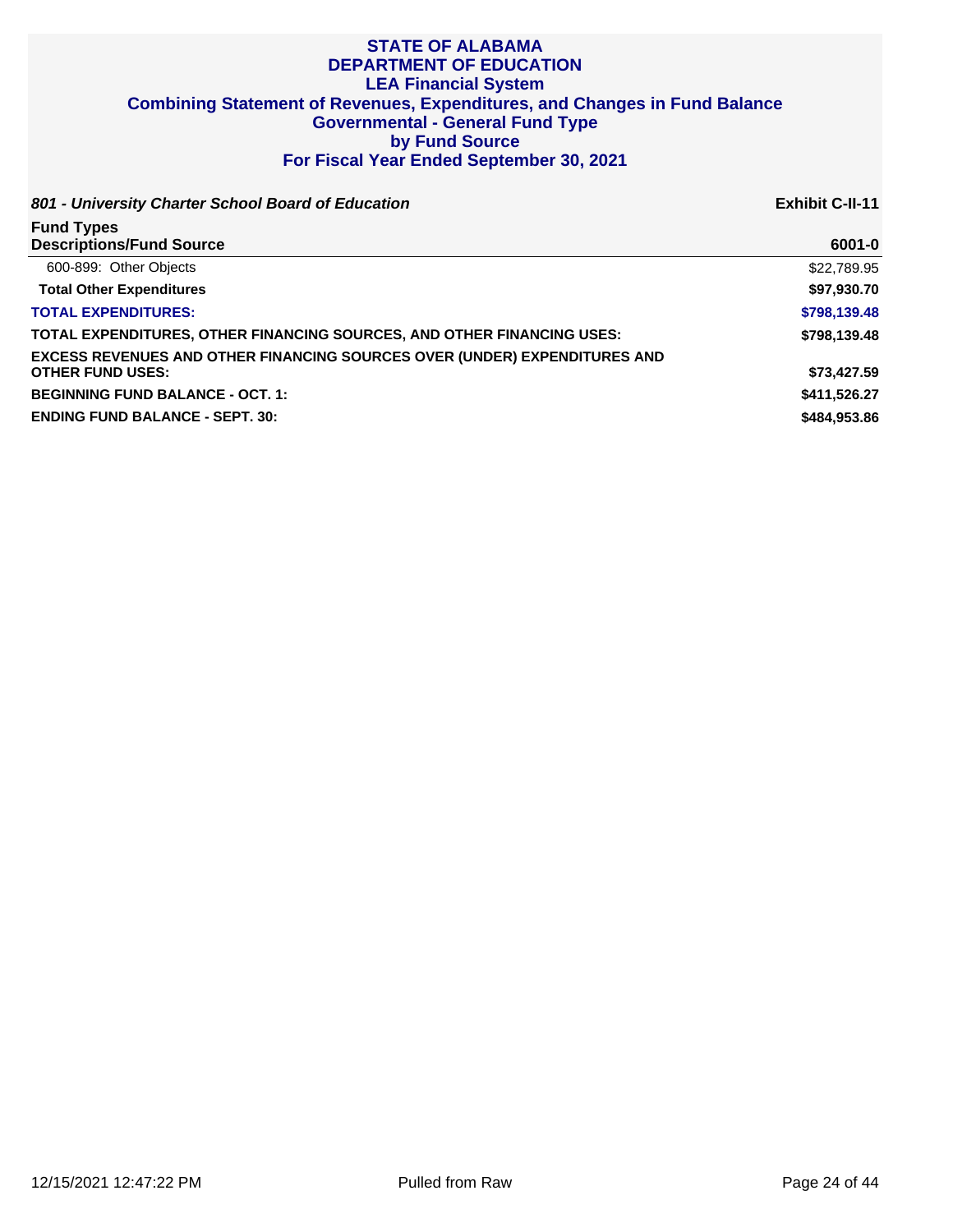| 801 - University Charter School Board of Education                                                          | <b>Exhibit C-II-11</b> |
|-------------------------------------------------------------------------------------------------------------|------------------------|
| <b>Fund Types</b><br><b>Descriptions/Fund Source</b>                                                        | 8960-0                 |
| <b>REVENUES:</b>                                                                                            |                        |
| 8000-8999: Other Sources                                                                                    | \$3,000.00             |
| <b>TOTAL REVENUES:</b>                                                                                      | \$3,000.00             |
| <b>EXPENDITURES:</b>                                                                                        |                        |
| 1000-1999: Instructional Services                                                                           |                        |
| 400-499: Materials & Supplies                                                                               | \$1,478.24             |
| <b>Total Instructional Services</b>                                                                         | \$1,478.24             |
| <b>TOTAL EXPENDITURES:</b>                                                                                  | \$1,478.24             |
| TOTAL EXPENDITURES, OTHER FINANCING SOURCES, AND OTHER FINANCING USES:                                      | \$1,478,24             |
| <b>EXCESS REVENUES AND OTHER FINANCING SOURCES OVER (UNDER) EXPENDITURES AND</b><br><b>OTHER FUND USES:</b> | \$1,521.76             |
| <b>BEGINNING FUND BALANCE - OCT. 1:</b>                                                                     | \$14,240.14            |
| <b>ENDING FUND BALANCE - SEPT. 30:</b>                                                                      | \$15,761.90            |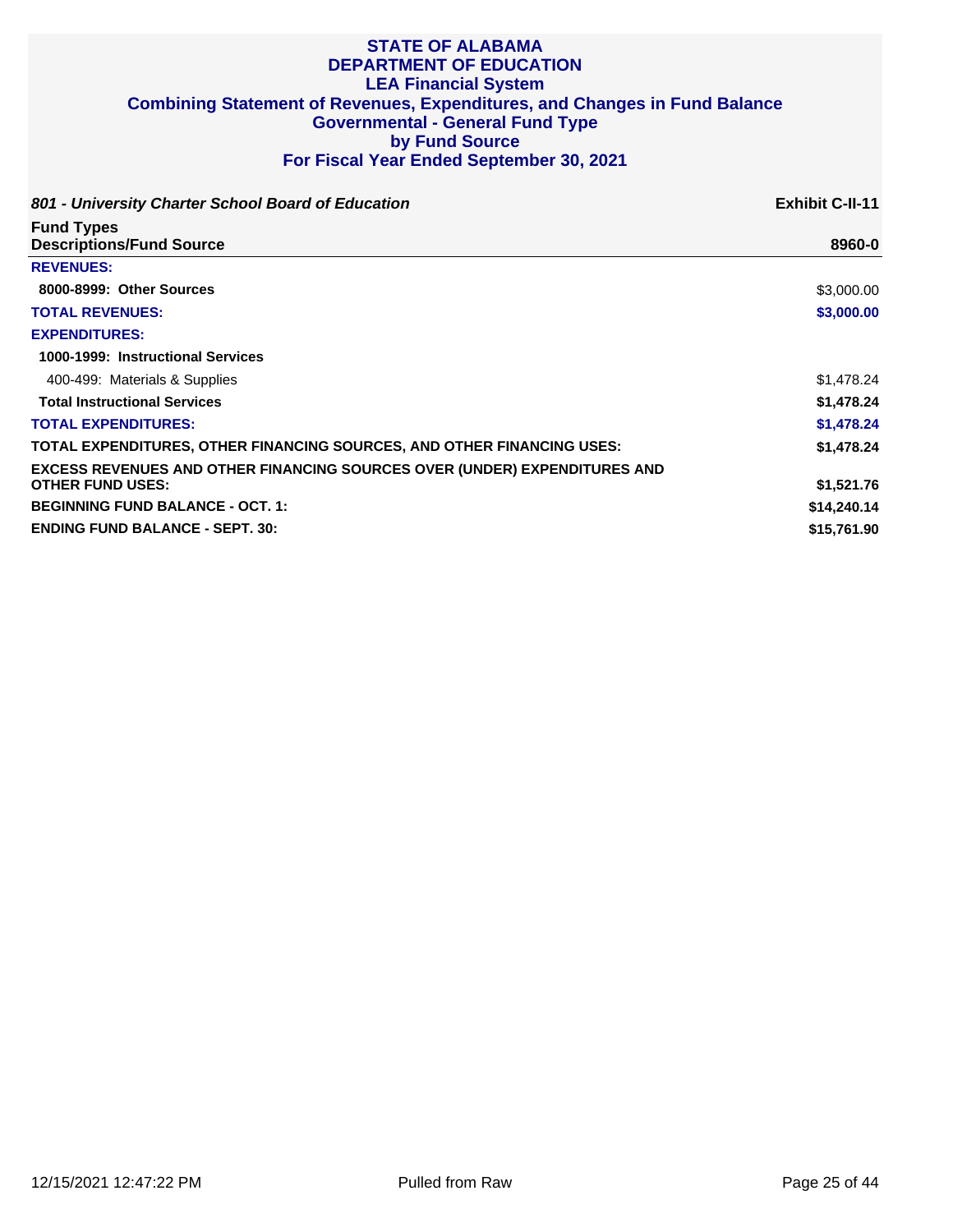| 801 - University Charter School Board of Education                               | <b>Exhibit C-II-11</b> |
|----------------------------------------------------------------------------------|------------------------|
| <b>Fund Types</b>                                                                |                        |
| <b>Descriptions/Fund Source</b>                                                  | 8991-0                 |
| <b>REVENUES:</b>                                                                 |                        |
| 8000-8999: Other Sources                                                         | \$22,738.25            |
| <b>TOTAL REVENUES:</b>                                                           | \$22,738.25            |
| TOTAL EXPENDITURES, OTHER FINANCING SOURCES, AND OTHER FINANCING USES:           | \$0.00                 |
| <b>EXCESS REVENUES AND OTHER FINANCING SOURCES OVER (UNDER) EXPENDITURES AND</b> |                        |
| <b>OTHER FUND USES:</b>                                                          | \$22,738.25            |
| <b>BEGINNING FUND BALANCE - OCT. 1:</b>                                          | \$0.00                 |
| <b>ENDING FUND BALANCE - SEPT. 30:</b>                                           | \$22,738,25            |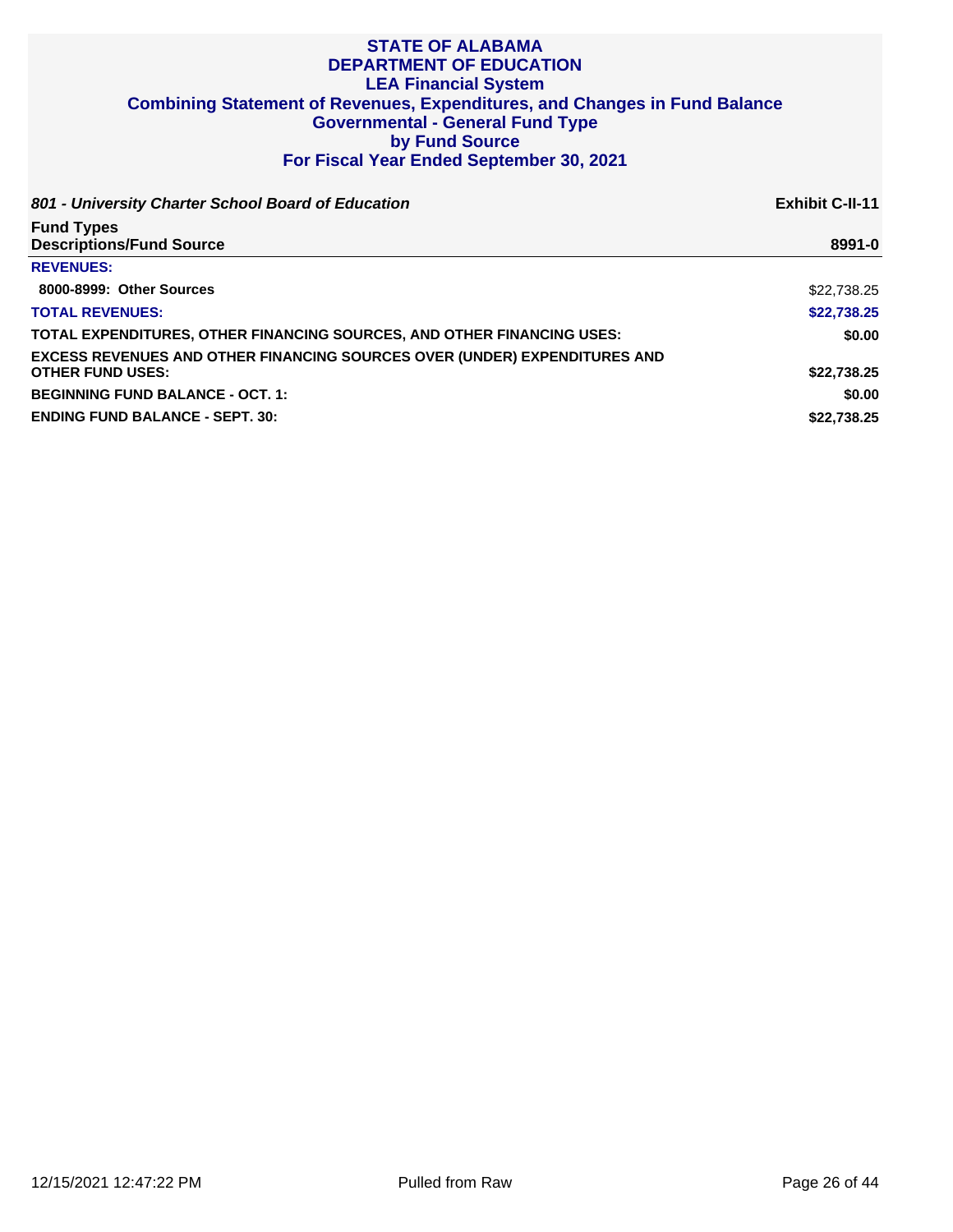| 801 - University Charter School Board of Education                                                          | <b>Exhibit C-II-12</b> |
|-------------------------------------------------------------------------------------------------------------|------------------------|
| <b>Fund Types</b><br><b>Descriptions/Fund Source</b>                                                        | $3210 - 0$             |
| <b>REVENUES:</b>                                                                                            |                        |
| 3000-5999: Federal Sources                                                                                  | \$82,709.00            |
| <b>TOTAL REVENUES:</b>                                                                                      | \$82,709.00            |
| <b>EXPENDITURES:</b>                                                                                        |                        |
| 1000-1999: Instructional Services                                                                           |                        |
| 001-199: Personal Services                                                                                  | \$58,717.08            |
| 200-299: Employee Benefits                                                                                  | \$23,991.92            |
| <b>Total Instructional Services</b>                                                                         | \$82,709.00            |
| <b>TOTAL EXPENDITURES:</b>                                                                                  | \$82,709.00            |
| TOTAL EXPENDITURES, OTHER FINANCING SOURCES, AND OTHER FINANCING USES:                                      | \$82,709.00            |
| <b>EXCESS REVENUES AND OTHER FINANCING SOURCES OVER (UNDER) EXPENDITURES AND</b><br><b>OTHER FUND USES:</b> | \$0.00                 |
| <b>BEGINNING FUND BALANCE - OCT. 1:</b>                                                                     | \$0.00                 |
| <b>ENDING FUND BALANCE - SEPT. 30:</b>                                                                      | \$0.00                 |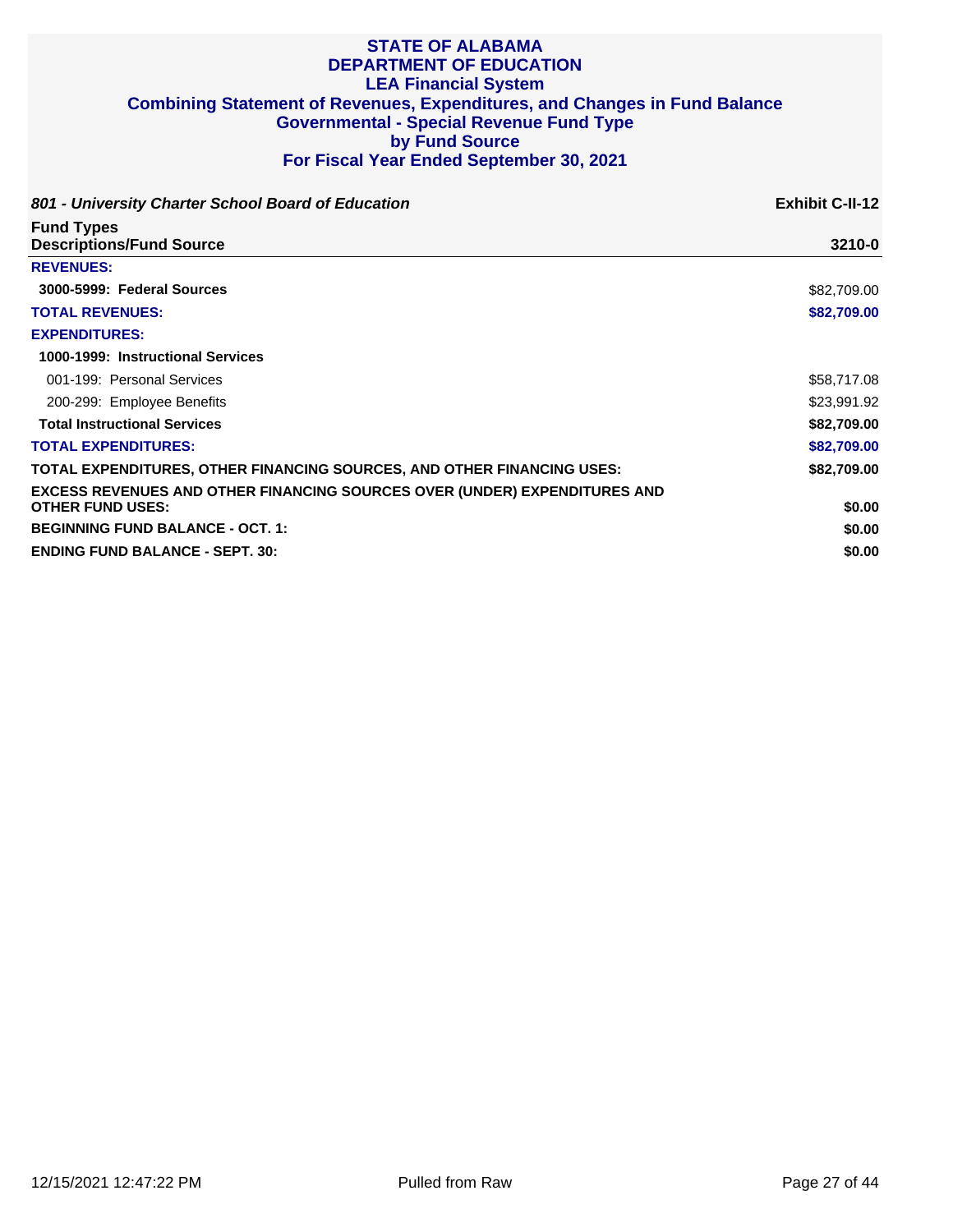| 801 - University Charter School Board of Education                                                          | <b>Exhibit C-II-12</b> |
|-------------------------------------------------------------------------------------------------------------|------------------------|
| <b>Fund Types</b><br><b>Descriptions/Fund Source</b>                                                        | 3220-0                 |
| <b>REVENUES:</b>                                                                                            |                        |
| 3000-5999: Federal Sources                                                                                  | \$4,274.00             |
| <b>TOTAL REVENUES:</b>                                                                                      | \$4,274.00             |
| <b>EXPENDITURES:</b>                                                                                        |                        |
| 9000-9899: Other Expenditures                                                                               |                        |
| 300-399: Purchased Services                                                                                 | \$4,274.00             |
| <b>Total Other Expenditures</b>                                                                             | \$4,274.00             |
| <b>TOTAL EXPENDITURES:</b>                                                                                  | \$4,274.00             |
| TOTAL EXPENDITURES, OTHER FINANCING SOURCES, AND OTHER FINANCING USES:                                      | \$4,274,00             |
| <b>EXCESS REVENUES AND OTHER FINANCING SOURCES OVER (UNDER) EXPENDITURES AND</b><br><b>OTHER FUND USES:</b> | \$0.00                 |
| <b>BEGINNING FUND BALANCE - OCT. 1:</b>                                                                     | \$0.00                 |
| <b>ENDING FUND BALANCE - SEPT. 30:</b>                                                                      | \$0.00                 |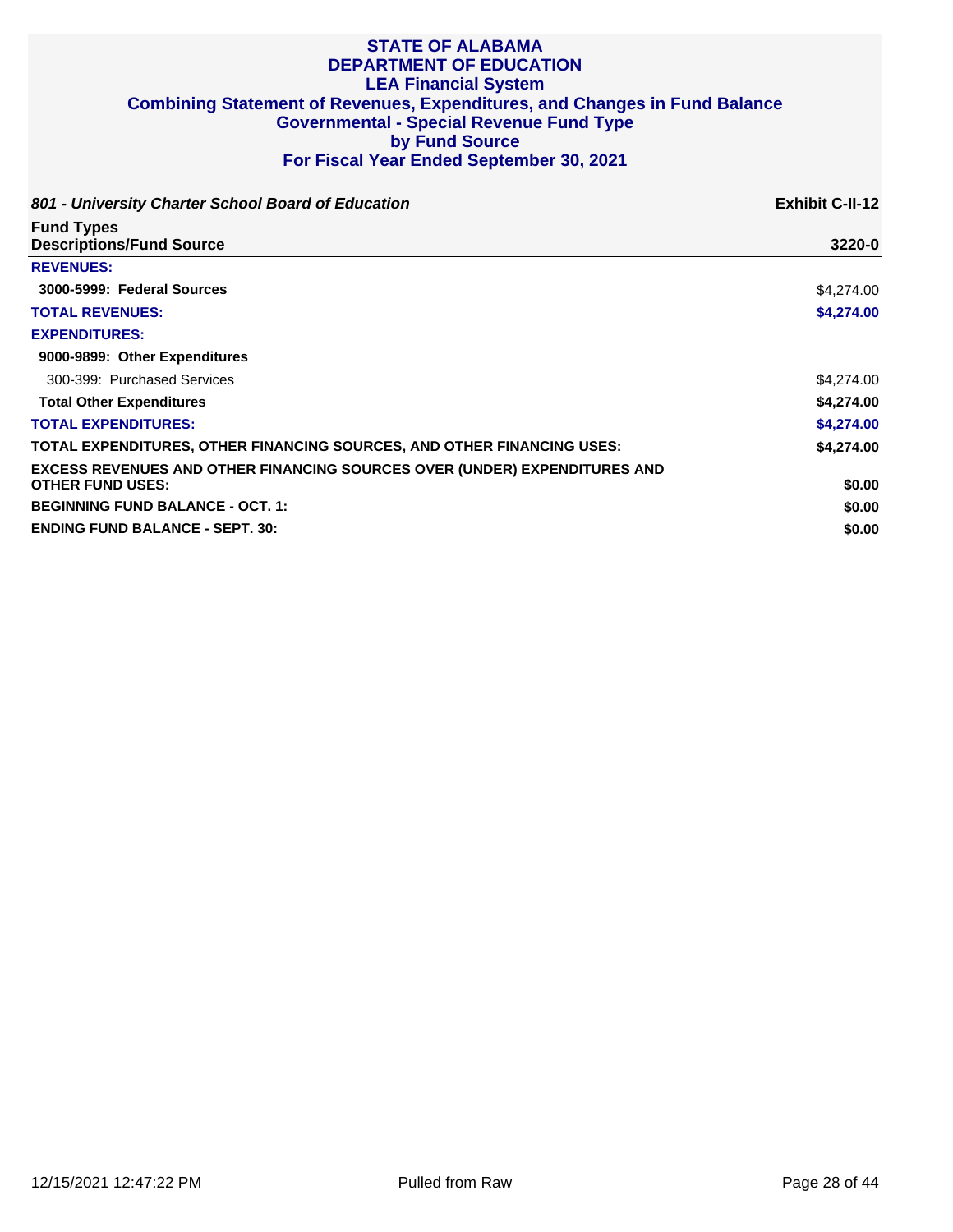| 801 - University Charter School Board of Education                                                          | <b>Exhibit C-II-12</b> |
|-------------------------------------------------------------------------------------------------------------|------------------------|
| <b>Fund Types</b><br><b>Descriptions/Fund Source</b>                                                        | 3310-0                 |
| <b>REVENUES:</b>                                                                                            |                        |
| 3000-5999: Federal Sources                                                                                  | \$8,289.00             |
| <b>TOTAL REVENUES:</b>                                                                                      | \$8,289.00             |
| <b>EXPENDITURES:</b>                                                                                        |                        |
| 1000-1999: Instructional Services                                                                           |                        |
| 400-499: Materials & Supplies                                                                               | \$8,289.00             |
| <b>Total Instructional Services</b>                                                                         | \$8,289.00             |
| <b>TOTAL EXPENDITURES:</b>                                                                                  | \$8,289.00             |
| TOTAL EXPENDITURES, OTHER FINANCING SOURCES, AND OTHER FINANCING USES:                                      | \$8,289.00             |
| <b>EXCESS REVENUES AND OTHER FINANCING SOURCES OVER (UNDER) EXPENDITURES AND</b><br><b>OTHER FUND USES:</b> | \$0.00                 |
| <b>BEGINNING FUND BALANCE - OCT. 1:</b>                                                                     | \$0.00                 |
| <b>ENDING FUND BALANCE - SEPT. 30:</b>                                                                      | \$0.00                 |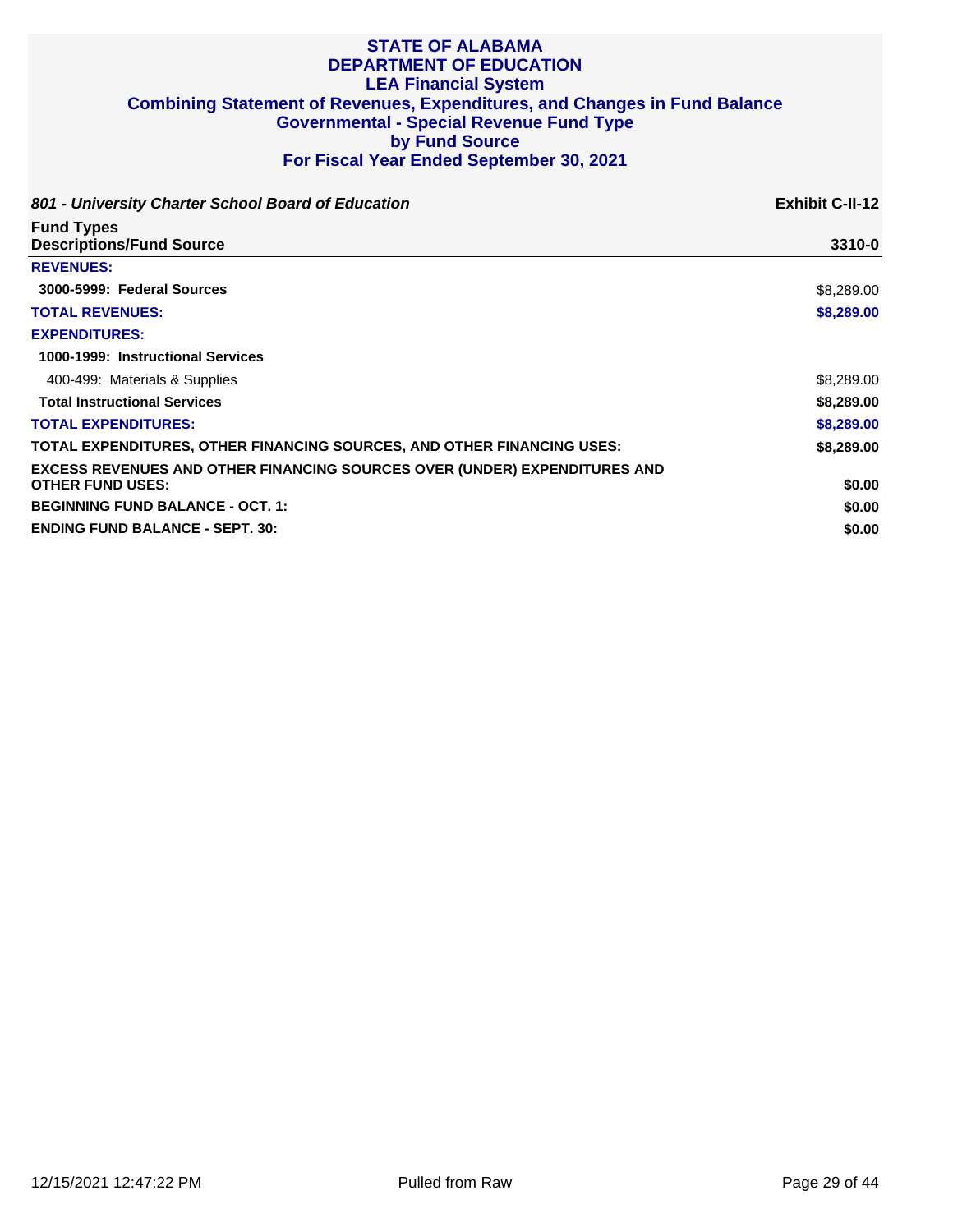| 801 - University Charter School Board of Education                               | <b>Exhibit C-II-12</b> |
|----------------------------------------------------------------------------------|------------------------|
| <b>Fund Types</b>                                                                |                        |
| <b>Descriptions/Fund Source</b>                                                  | 4110-0                 |
| <b>REVENUES:</b>                                                                 |                        |
| 3000-5999: Federal Sources                                                       | \$150,242.87           |
| <b>TOTAL REVENUES:</b>                                                           | \$150,242.87           |
| <b>EXPENDITURES:</b>                                                             |                        |
| 1000-1999: Instructional Services                                                |                        |
| 001-199: Personal Services                                                       | \$126,824.79           |
| 200-299: Employee Benefits                                                       | \$54,369.08            |
| <b>Total Instructional Services</b>                                              | \$181,193.87           |
| 6000-6999: General Administrative Services                                       |                        |
| 300-399: Purchased Services                                                      | \$3,000.00             |
| <b>Total General Administrative Services</b>                                     | \$3,000.00             |
| <b>TOTAL EXPENDITURES:</b>                                                       | \$184,193.87           |
| <b>OTHER FINANCING SOURCES:</b>                                                  |                        |
| 9200-9299: Transfers In                                                          | \$33,951.00            |
| <b>TOTAL OTHER FINANCING SOURCES:</b>                                            | \$33,951.00            |
| TOTAL EXPENDITURES, OTHER FINANCING SOURCES, AND OTHER FINANCING USES:           | \$150,242.87           |
| <b>EXCESS REVENUES AND OTHER FINANCING SOURCES OVER (UNDER) EXPENDITURES AND</b> |                        |
| <b>OTHER FUND USES:</b>                                                          | \$0.00                 |
| <b>BEGINNING FUND BALANCE - OCT. 1:</b>                                          | \$0.00                 |
| <b>ENDING FUND BALANCE - SEPT. 30:</b>                                           | \$0.00                 |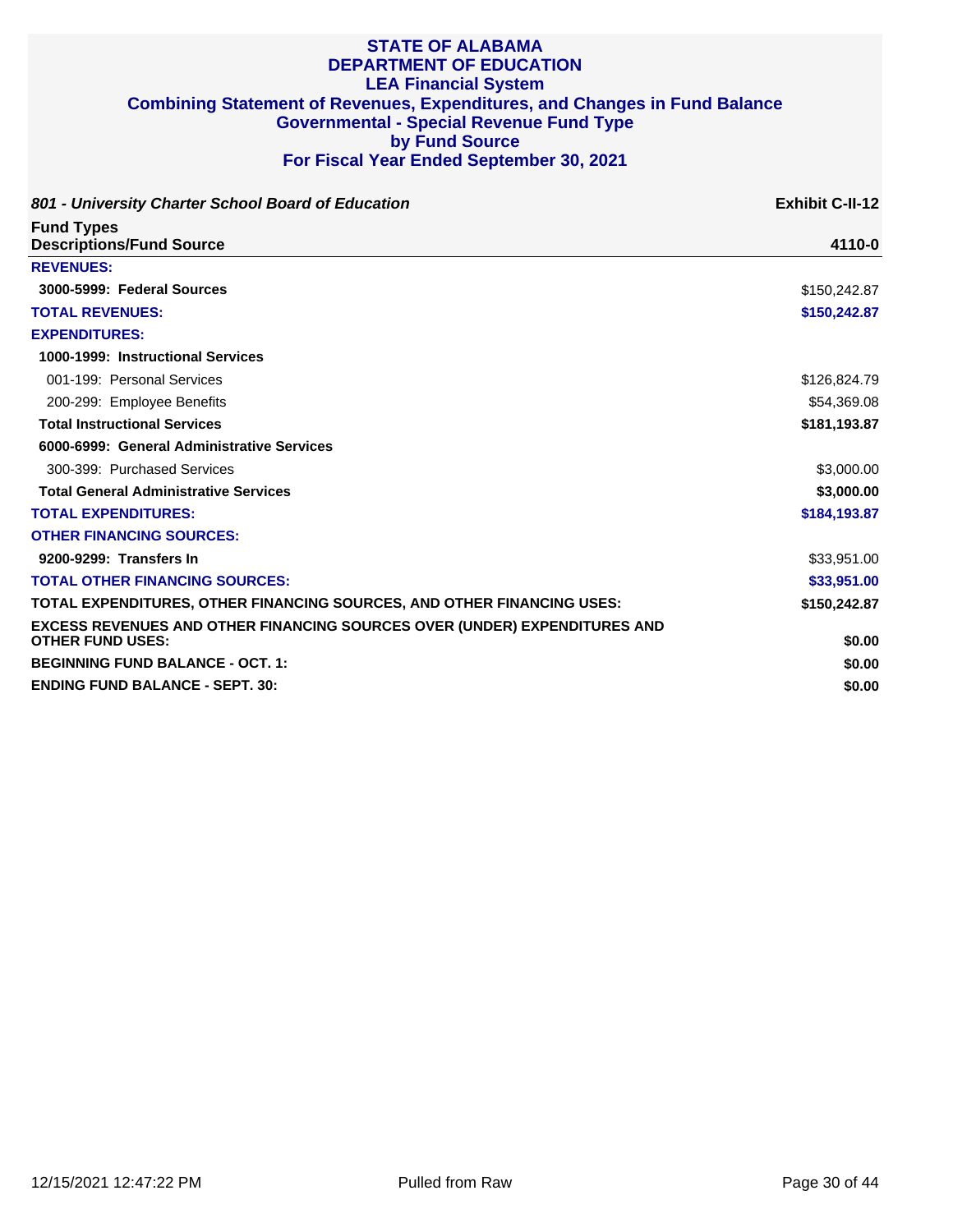| 801 - University Charter School Board of Education                               | <b>Exhibit C-II-12</b> |
|----------------------------------------------------------------------------------|------------------------|
| <b>Fund Types</b><br><b>Descriptions/Fund Source</b>                             | 4130-0                 |
| <b>REVENUES:</b>                                                                 |                        |
| 3000-5999: Federal Sources                                                       | \$23,951.00            |
| <b>TOTAL REVENUES:</b>                                                           | \$23,951.00            |
| <b>OTHER FINANCING USES:</b>                                                     |                        |
| 920-929: Transfers Out                                                           | \$23,951,00            |
| <b>TOTAL OTHER FINANCING USES:</b>                                               | \$23,951,00            |
| TOTAL EXPENDITURES, OTHER FINANCING SOURCES, AND OTHER FINANCING USES:           | \$23,951.00            |
| <b>EXCESS REVENUES AND OTHER FINANCING SOURCES OVER (UNDER) EXPENDITURES AND</b> |                        |
| <b>OTHER FUND USES:</b>                                                          | \$0.00                 |
| <b>BEGINNING FUND BALANCE - OCT. 1:</b>                                          | \$0.00                 |
| <b>ENDING FUND BALANCE - SEPT. 30:</b>                                           | \$0.00                 |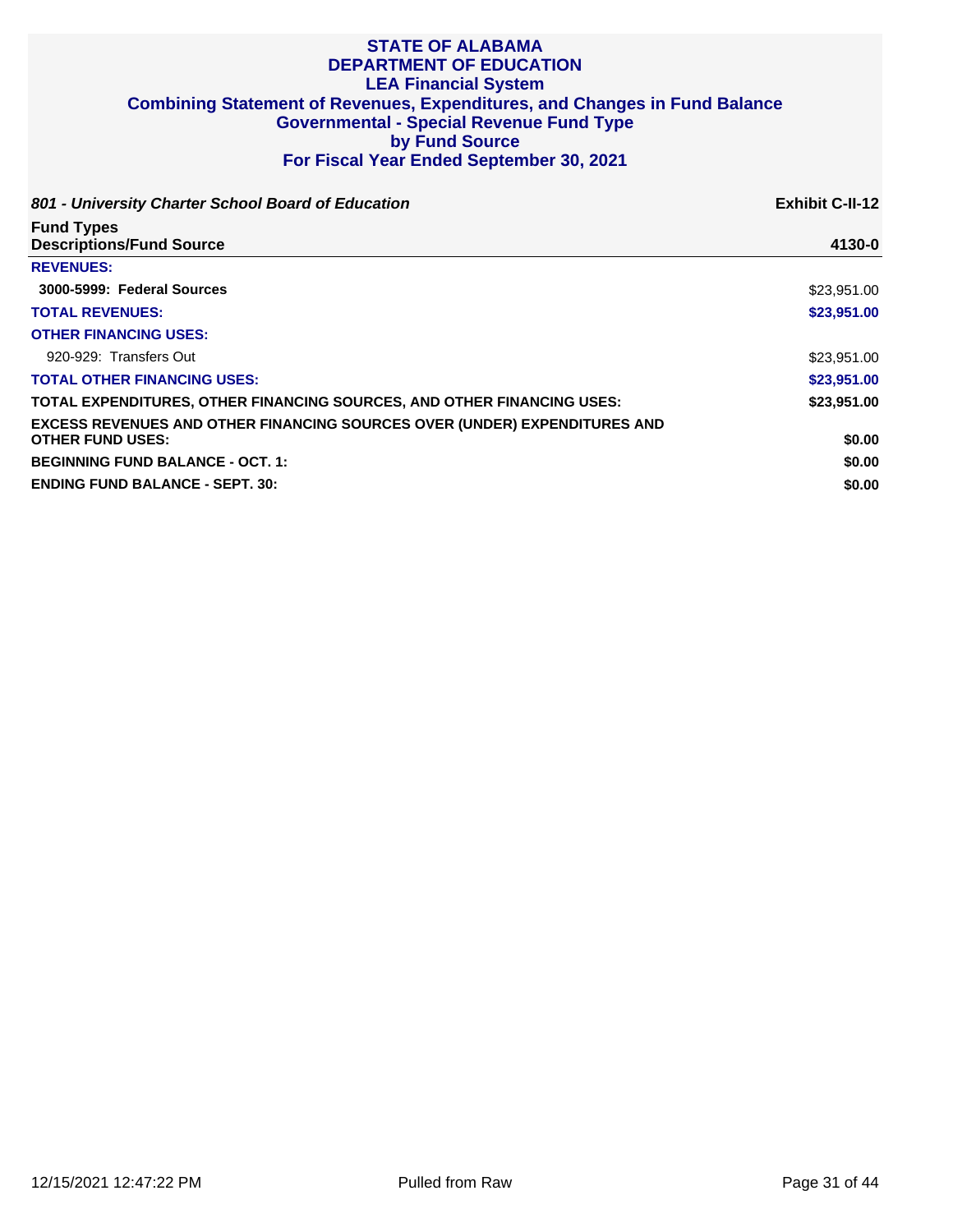| 801 - University Charter School Board of Education                                                          | <b>Exhibit C-II-12</b> |
|-------------------------------------------------------------------------------------------------------------|------------------------|
| <b>Fund Types</b><br><b>Descriptions/Fund Source</b>                                                        | 4160-0                 |
| <b>REVENUES:</b>                                                                                            |                        |
| 3000-5999: Federal Sources                                                                                  | \$10,000.00            |
| <b>TOTAL REVENUES:</b>                                                                                      | \$10,000.00            |
| <b>OTHER FINANCING USES:</b>                                                                                |                        |
| 920-929: Transfers Out                                                                                      | \$10,000.00            |
| <b>TOTAL OTHER FINANCING USES:</b>                                                                          | \$10,000.00            |
| <b>TOTAL EXPENDITURES, OTHER FINANCING SOURCES, AND OTHER FINANCING USES:</b>                               | \$10,000.00            |
| <b>EXCESS REVENUES AND OTHER FINANCING SOURCES OVER (UNDER) EXPENDITURES AND</b><br><b>OTHER FUND USES:</b> | \$0.00                 |
| <b>BEGINNING FUND BALANCE - OCT. 1:</b>                                                                     | \$0.00                 |
| <b>ENDING FUND BALANCE - SEPT. 30:</b>                                                                      | \$0.00                 |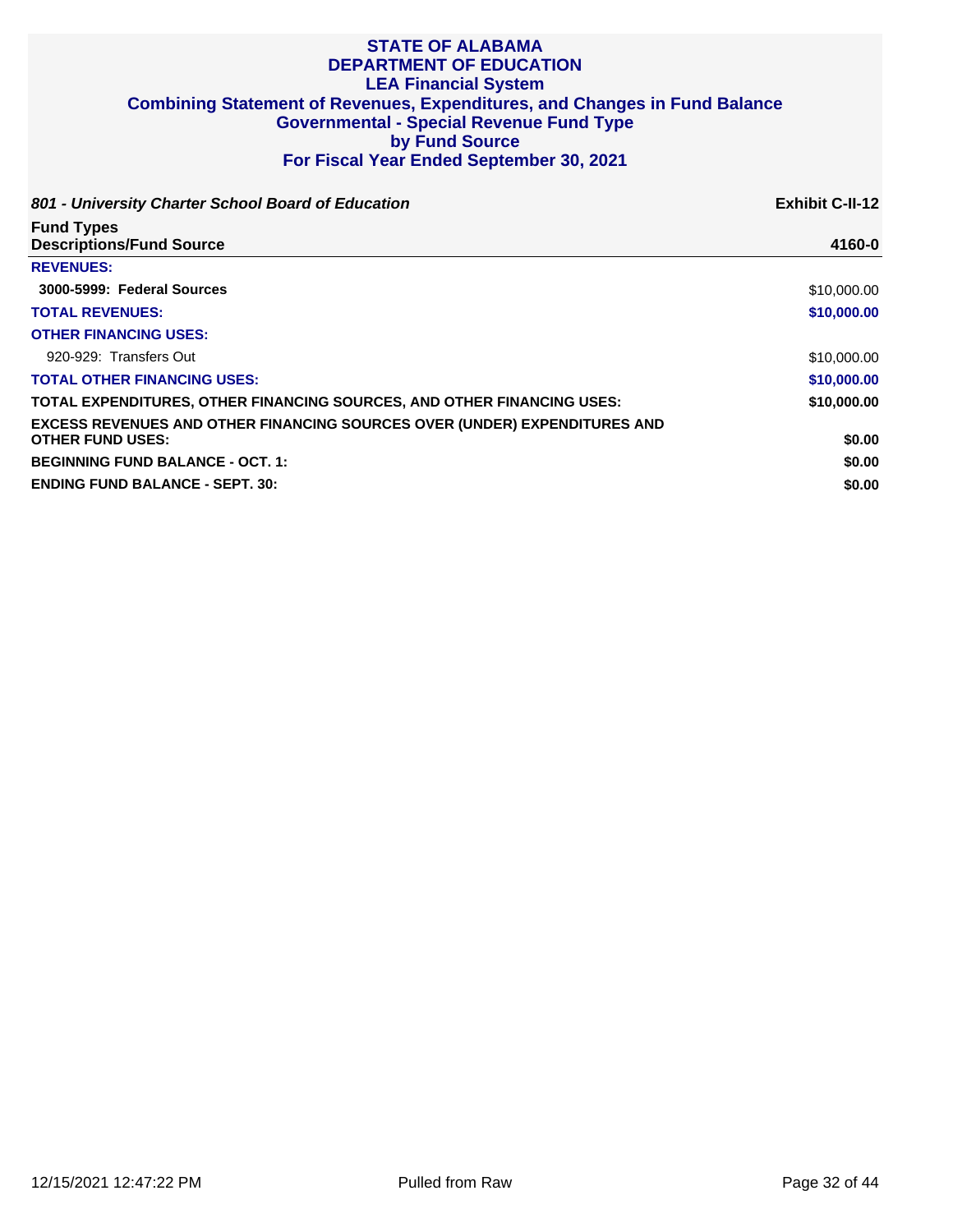| 801 - University Charter School Board of Education                               | <b>Exhibit C-II-12</b> |
|----------------------------------------------------------------------------------|------------------------|
| <b>Fund Types</b><br><b>Descriptions/Fund Source</b>                             | 4290-0                 |
| <b>REVENUES:</b>                                                                 |                        |
| 3000-5999: Federal Sources                                                       | \$83,587.59            |
| <b>TOTAL REVENUES:</b>                                                           | \$83,587.59            |
| <b>EXPENDITURES:</b>                                                             |                        |
| 1000-1999: Instructional Services                                                |                        |
| 001-199: Personal Services                                                       | \$53,680.04            |
| 200-299: Employee Benefits                                                       | \$20,110.55            |
| 300-399: Purchased Services                                                      | \$9,797.00             |
| <b>Total Instructional Services</b>                                              | \$83,587.59            |
| <b>TOTAL EXPENDITURES:</b>                                                       | \$83,587.59            |
| TOTAL EXPENDITURES, OTHER FINANCING SOURCES, AND OTHER FINANCING USES:           | \$83,587.59            |
| <b>EXCESS REVENUES AND OTHER FINANCING SOURCES OVER (UNDER) EXPENDITURES AND</b> |                        |
| <b>OTHER FUND USES:</b>                                                          | \$0.00                 |
| <b>BEGINNING FUND BALANCE - OCT. 1:</b>                                          | \$0.00                 |
| <b>ENDING FUND BALANCE - SEPT. 30:</b>                                           | \$0.00                 |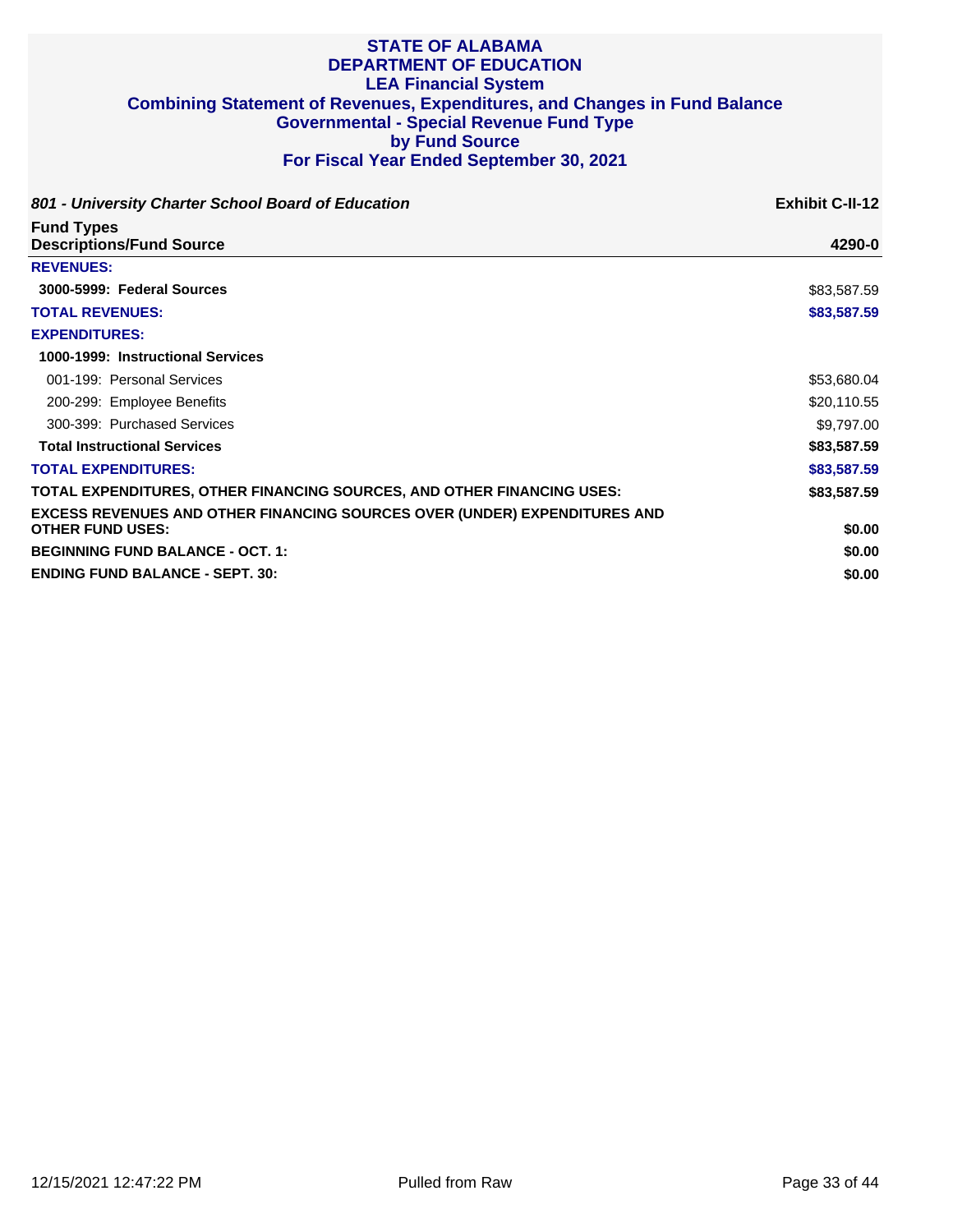| 801 - University Charter School Board of Education                                                          | <b>Exhibit C-II-12</b> |
|-------------------------------------------------------------------------------------------------------------|------------------------|
| <b>Fund Types</b><br><b>Descriptions/Fund Source</b>                                                        | 4291-0                 |
| <b>REVENUES:</b>                                                                                            |                        |
| 3000-5999: Federal Sources                                                                                  | \$25,611.00            |
| <b>TOTAL REVENUES:</b>                                                                                      | \$25,611.00            |
| <b>EXPENDITURES:</b>                                                                                        |                        |
| 1000-1999: Instructional Services                                                                           |                        |
| 300-399: Purchased Services                                                                                 | \$25,611.00            |
| <b>Total Instructional Services</b>                                                                         | \$25,611.00            |
| <b>TOTAL EXPENDITURES:</b>                                                                                  | \$25,611.00            |
| TOTAL EXPENDITURES, OTHER FINANCING SOURCES, AND OTHER FINANCING USES:                                      | \$25,611.00            |
| <b>EXCESS REVENUES AND OTHER FINANCING SOURCES OVER (UNDER) EXPENDITURES AND</b><br><b>OTHER FUND USES:</b> | \$0.00                 |
| <b>BEGINNING FUND BALANCE - OCT. 1:</b>                                                                     | \$0.00                 |
| <b>ENDING FUND BALANCE - SEPT. 30:</b>                                                                      | \$0.00                 |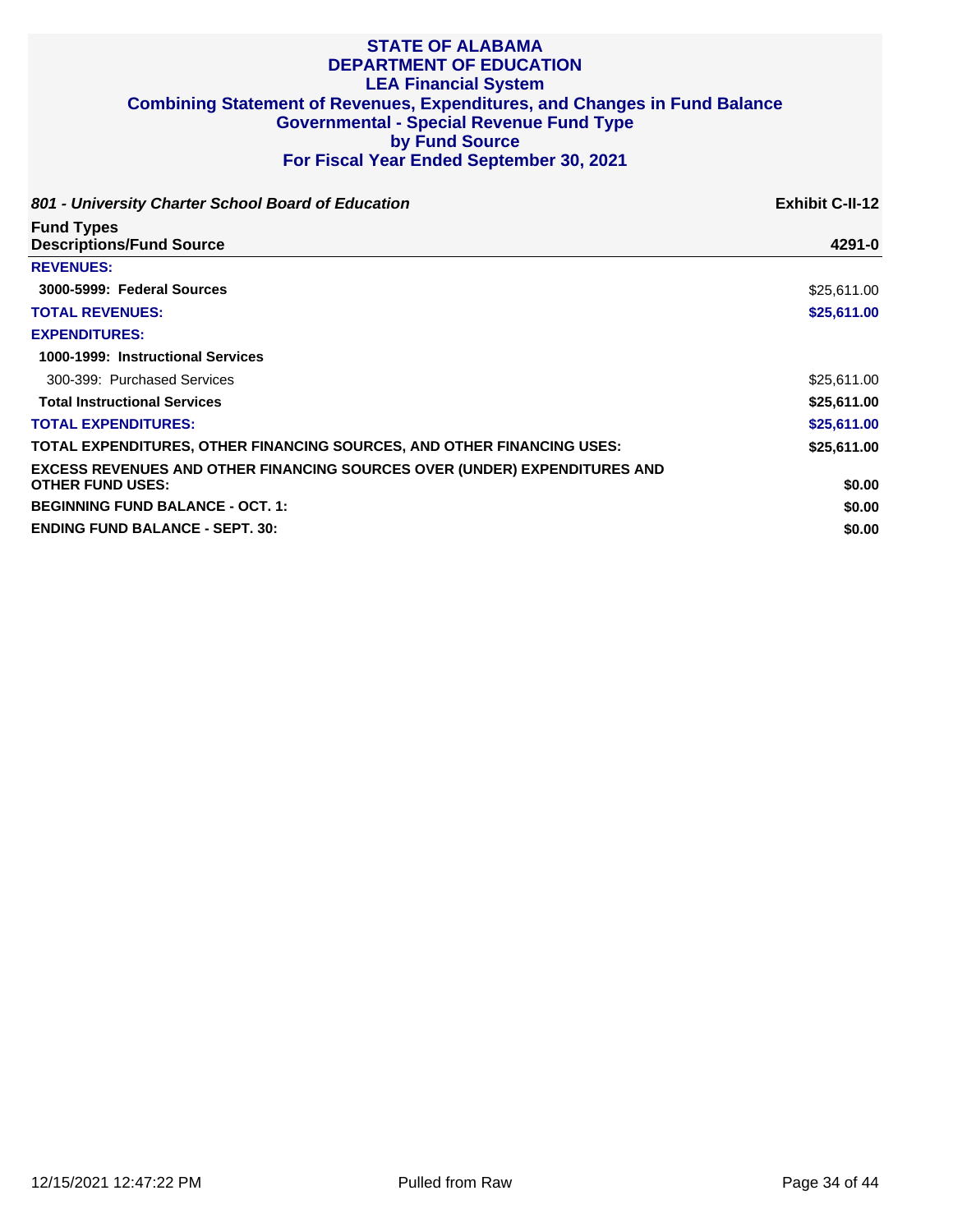| 801 - University Charter School Board of Education                                                          | <b>Exhibit C-II-12</b> |
|-------------------------------------------------------------------------------------------------------------|------------------------|
| <b>Fund Types</b><br><b>Descriptions/Fund Source</b>                                                        | 4293-0                 |
| <b>REVENUES:</b>                                                                                            |                        |
| 3000-5999: Federal Sources                                                                                  | \$54,458.49            |
| <b>TOTAL REVENUES:</b>                                                                                      | \$54,458.49            |
| <b>EXPENDITURES:</b>                                                                                        |                        |
| 2000-2999: Instructional Support Services                                                                   |                        |
| 001-199: Personal Services                                                                                  | \$26,528.35            |
| 200-299: Employee Benefits                                                                                  | \$9,976.26             |
| 400-499: Materials & Supplies                                                                               | \$17,953.88            |
| <b>Total Instructional Support Services</b>                                                                 | \$54,458.49            |
| <b>TOTAL EXPENDITURES:</b>                                                                                  | \$54,458.49            |
| TOTAL EXPENDITURES, OTHER FINANCING SOURCES, AND OTHER FINANCING USES:                                      | \$54,458.49            |
| <b>EXCESS REVENUES AND OTHER FINANCING SOURCES OVER (UNDER) EXPENDITURES AND</b><br><b>OTHER FUND USES:</b> | \$0.00                 |
| <b>BEGINNING FUND BALANCE - OCT. 1:</b>                                                                     | \$0.00                 |
| <b>ENDING FUND BALANCE - SEPT. 30:</b>                                                                      | \$0.00                 |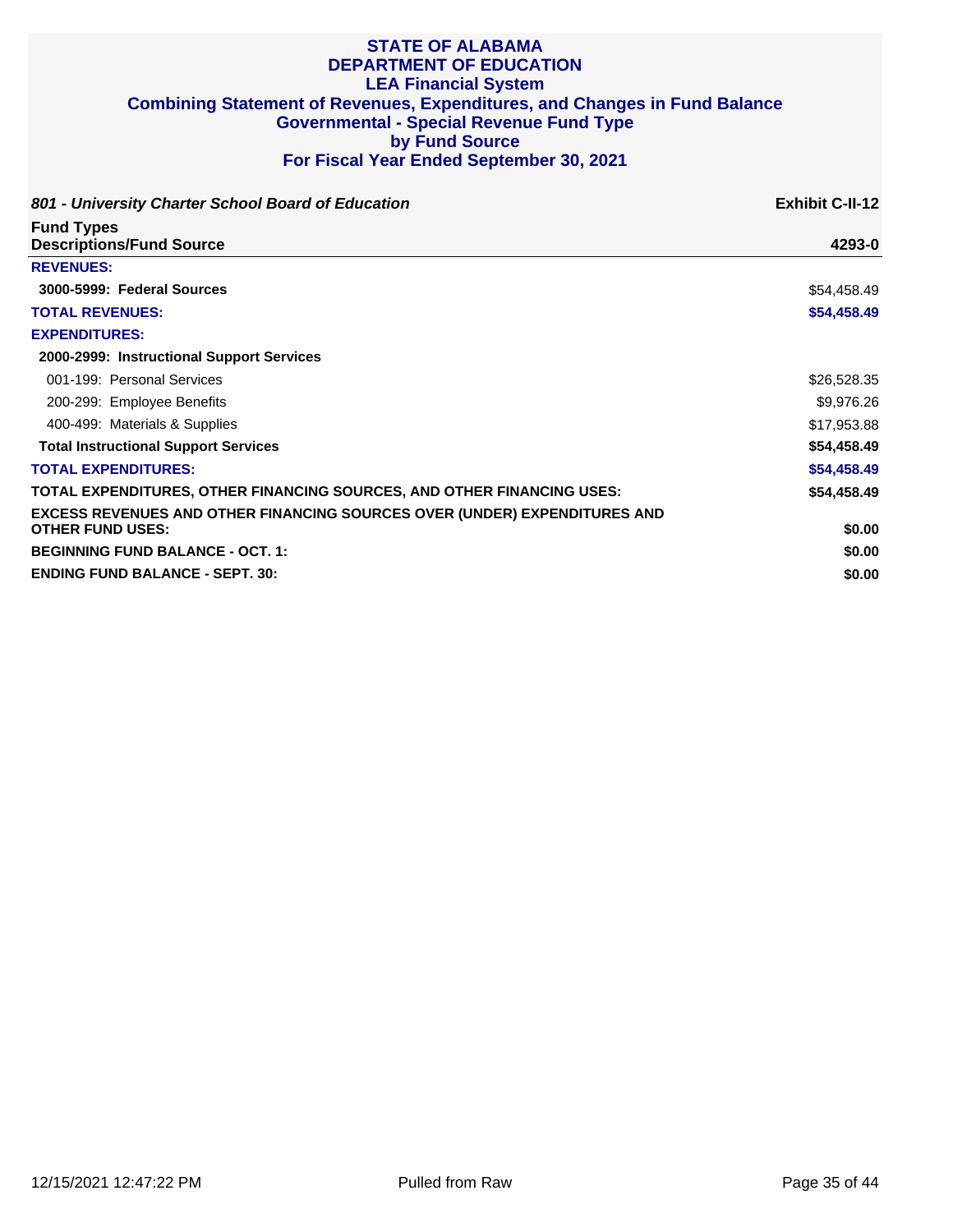| 801 - University Charter School Board of Education                               | <b>Exhibit C-II-12</b> |
|----------------------------------------------------------------------------------|------------------------|
| <b>Fund Types</b><br><b>Descriptions/Fund Source</b>                             | 4294-0                 |
| <b>REVENUES:</b>                                                                 |                        |
| 3000-5999: Federal Sources                                                       | \$6,685.62             |
| <b>TOTAL REVENUES:</b>                                                           | \$6,685.62             |
| <b>EXPENDITURES:</b>                                                             |                        |
| 1000-1999: Instructional Services                                                |                        |
| 300-399: Purchased Services                                                      | \$3,915.79             |
| 400-499: Materials & Supplies                                                    | \$2,769.83             |
| <b>Total Instructional Services</b>                                              | \$6,685.62             |
| <b>TOTAL EXPENDITURES:</b>                                                       | \$6,685.62             |
| TOTAL EXPENDITURES, OTHER FINANCING SOURCES, AND OTHER FINANCING USES:           | \$6,685.62             |
| <b>EXCESS REVENUES AND OTHER FINANCING SOURCES OVER (UNDER) EXPENDITURES AND</b> |                        |
| <b>OTHER FUND USES:</b>                                                          | \$0.00                 |
| <b>BEGINNING FUND BALANCE - OCT. 1:</b>                                          | \$0.00                 |
| <b>ENDING FUND BALANCE - SEPT. 30:</b>                                           | \$0.00                 |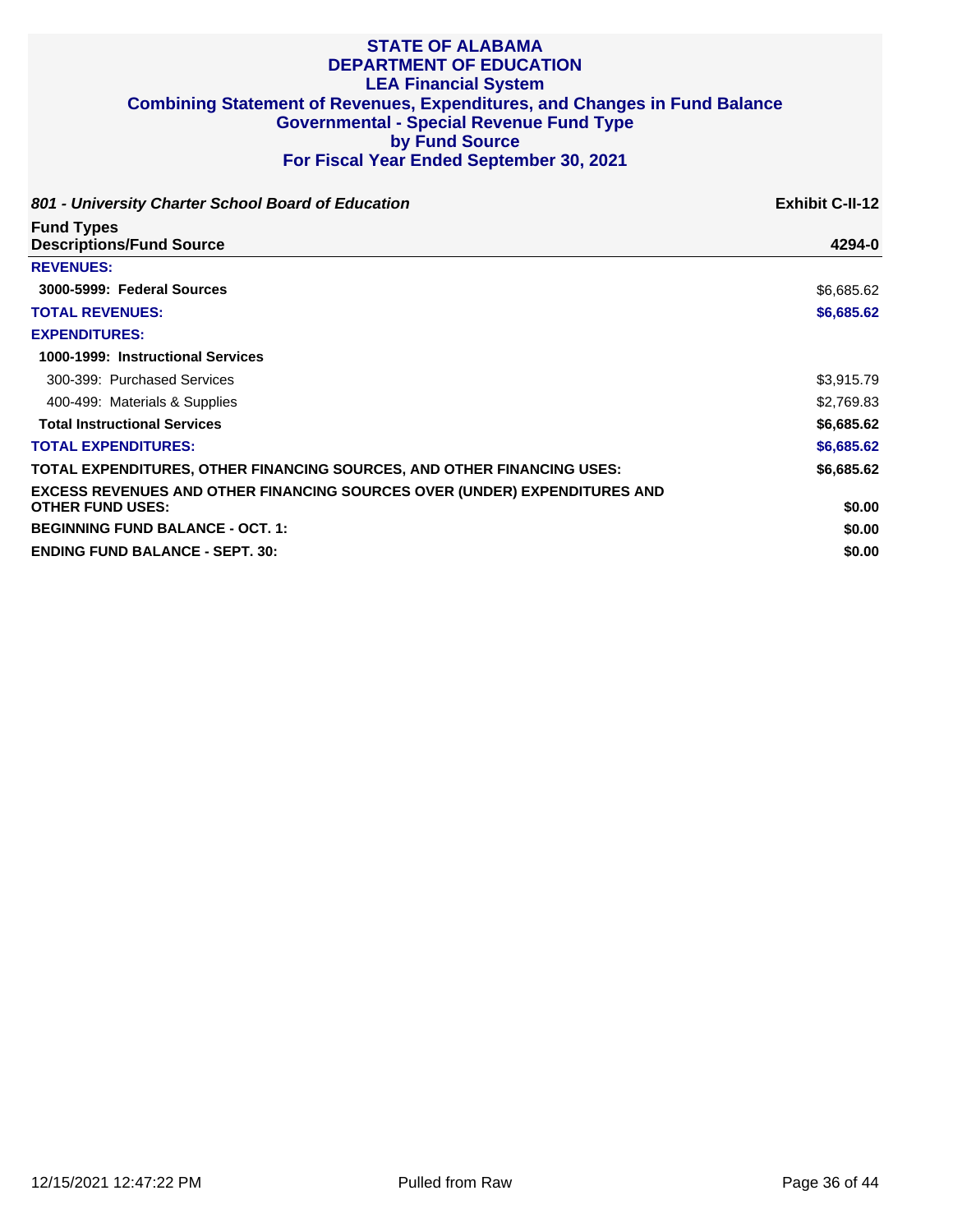| 801 - University Charter School Board of Education                               | <b>Exhibit C-II-12</b> |
|----------------------------------------------------------------------------------|------------------------|
| <b>Fund Types</b><br><b>Descriptions/Fund Source</b>                             | 4296-0                 |
| <b>REVENUES:</b>                                                                 |                        |
| 3000-5999: Federal Sources                                                       | \$48,379.27            |
| <b>TOTAL REVENUES:</b>                                                           | \$48,379.27            |
| <b>EXPENDITURES:</b>                                                             |                        |
| 1000-1999: Instructional Services                                                |                        |
| 300-399: Purchased Services                                                      | \$1,250.25             |
| 400-499: Materials & Supplies                                                    | \$47,129.02            |
| <b>Total Instructional Services</b>                                              | \$48,379.27            |
| <b>TOTAL EXPENDITURES:</b>                                                       | \$48,379.27            |
| TOTAL EXPENDITURES, OTHER FINANCING SOURCES, AND OTHER FINANCING USES:           | \$48,379.27            |
| <b>EXCESS REVENUES AND OTHER FINANCING SOURCES OVER (UNDER) EXPENDITURES AND</b> |                        |
| <b>OTHER FUND USES:</b>                                                          | \$0.00                 |
| <b>BEGINNING FUND BALANCE - OCT. 1:</b>                                          | \$0.00                 |
| <b>ENDING FUND BALANCE - SEPT. 30:</b>                                           | \$0.00                 |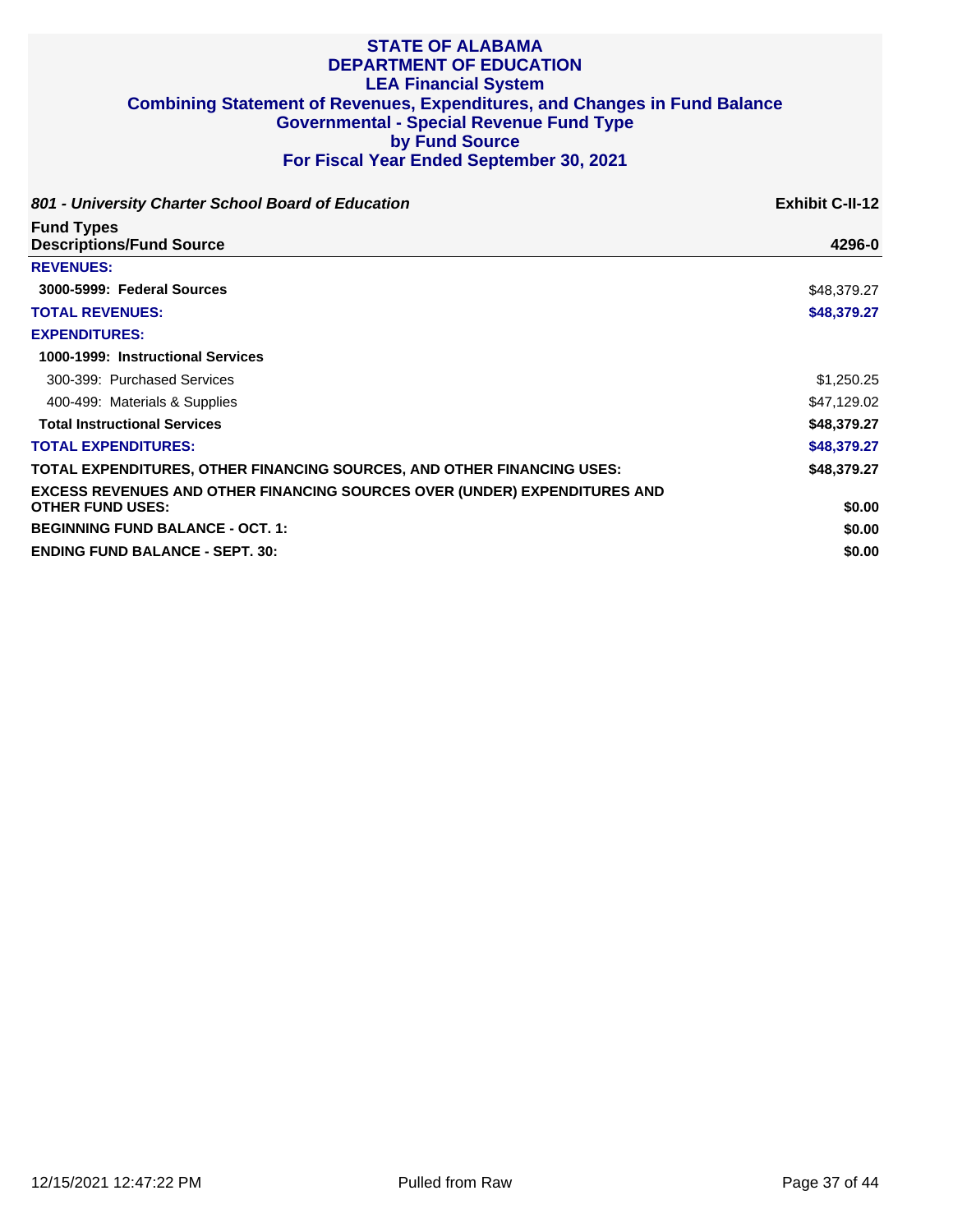| 801 - University Charter School Board of Education                                                          | <b>Exhibit C-II-12</b> |
|-------------------------------------------------------------------------------------------------------------|------------------------|
| <b>Fund Types</b><br><b>Descriptions/Fund Source</b>                                                        | $5101 - 0$             |
| <b>REVENUES:</b>                                                                                            |                        |
| 3000-5999: Federal Sources                                                                                  | \$68,441.80            |
| <b>TOTAL REVENUES:</b>                                                                                      | \$68,441.80            |
| <b>EXPENDITURES:</b>                                                                                        |                        |
| 4000-4999: Auxiliary Services                                                                               |                        |
| 001-199: Personal Services                                                                                  | \$5,808.38             |
| 200-299: Employee Benefits                                                                                  | \$3,431.31             |
| 300-399: Purchased Services                                                                                 | \$54,541.31            |
| 400-499: Materials & Supplies                                                                               | \$4,660.80             |
| <b>Total Auxiliary Services</b>                                                                             | \$68,441.80            |
| <b>TOTAL EXPENDITURES:</b>                                                                                  | \$68,441.80            |
| TOTAL EXPENDITURES, OTHER FINANCING SOURCES, AND OTHER FINANCING USES:                                      | \$68,441.80            |
| <b>EXCESS REVENUES AND OTHER FINANCING SOURCES OVER (UNDER) EXPENDITURES AND</b><br><b>OTHER FUND USES:</b> | \$0.00                 |
| <b>BEGINNING FUND BALANCE - OCT. 1:</b>                                                                     | \$0.00                 |
| <b>ENDING FUND BALANCE - SEPT. 30:</b>                                                                      | \$0.00                 |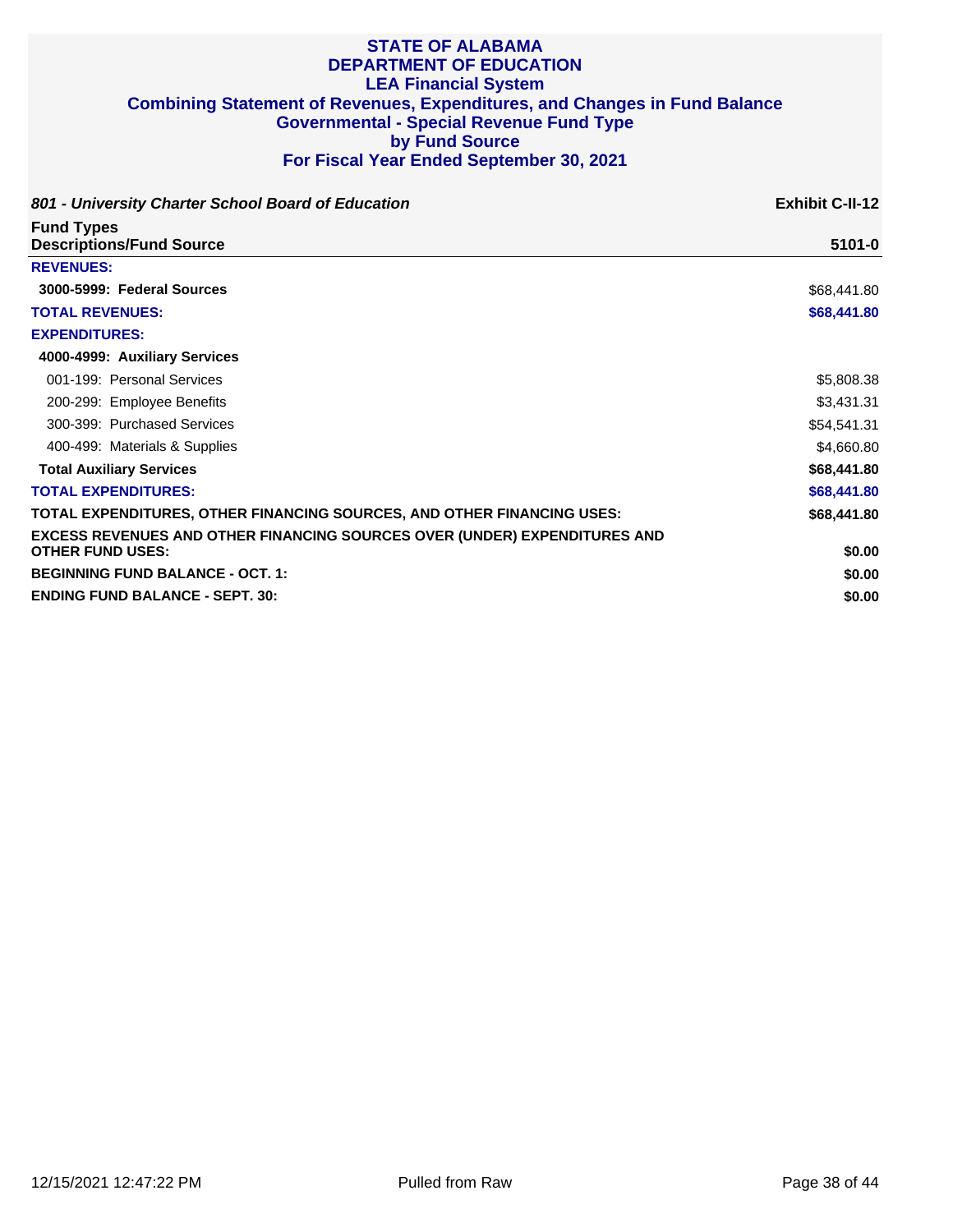| 801 - University Charter School Board of Education                               | <b>Exhibit C-II-12</b> |
|----------------------------------------------------------------------------------|------------------------|
| <b>Fund Types</b><br><b>Descriptions/Fund Source</b>                             | $5991 - 0$             |
|                                                                                  |                        |
| 3000-5999: Federal Sources                                                       | \$556,174.59           |
| <b>TOTAL REVENUES:</b>                                                           | \$556,174.59           |
| <b>EXPENDITURES:</b>                                                             |                        |
| 1000-1999: Instructional Services                                                |                        |
| 400-499: Materials & Supplies                                                    | \$157,743.74           |
| <b>Total Instructional Services</b>                                              | \$157,743.74           |
| 2000-2999: Instructional Support Services                                        |                        |
| 001-199: Personal Services                                                       | \$19,957.00            |
| 300-399: Purchased Services                                                      | \$35,550.08            |
| <b>Total Instructional Support Services</b>                                      | \$55,507.08            |
| 6000-6999: General Administrative Services                                       |                        |
| 300-399: Purchased Services                                                      | \$3,878.60             |
| <b>Total General Administrative Services</b>                                     | \$3,878.60             |
| <b>TOTAL EXPENDITURES:</b>                                                       | \$217,129.42           |
| TOTAL EXPENDITURES, OTHER FINANCING SOURCES, AND OTHER FINANCING USES:           | \$217,129.42           |
| <b>EXCESS REVENUES AND OTHER FINANCING SOURCES OVER (UNDER) EXPENDITURES AND</b> |                        |
| <b>OTHER FUND USES:</b>                                                          | \$339,045.17           |
| <b>BEGINNING FUND BALANCE - OCT. 1:</b>                                          | \$0.00                 |
| <b>ENDING FUND BALANCE - SEPT. 30:</b>                                           | \$339,045.17           |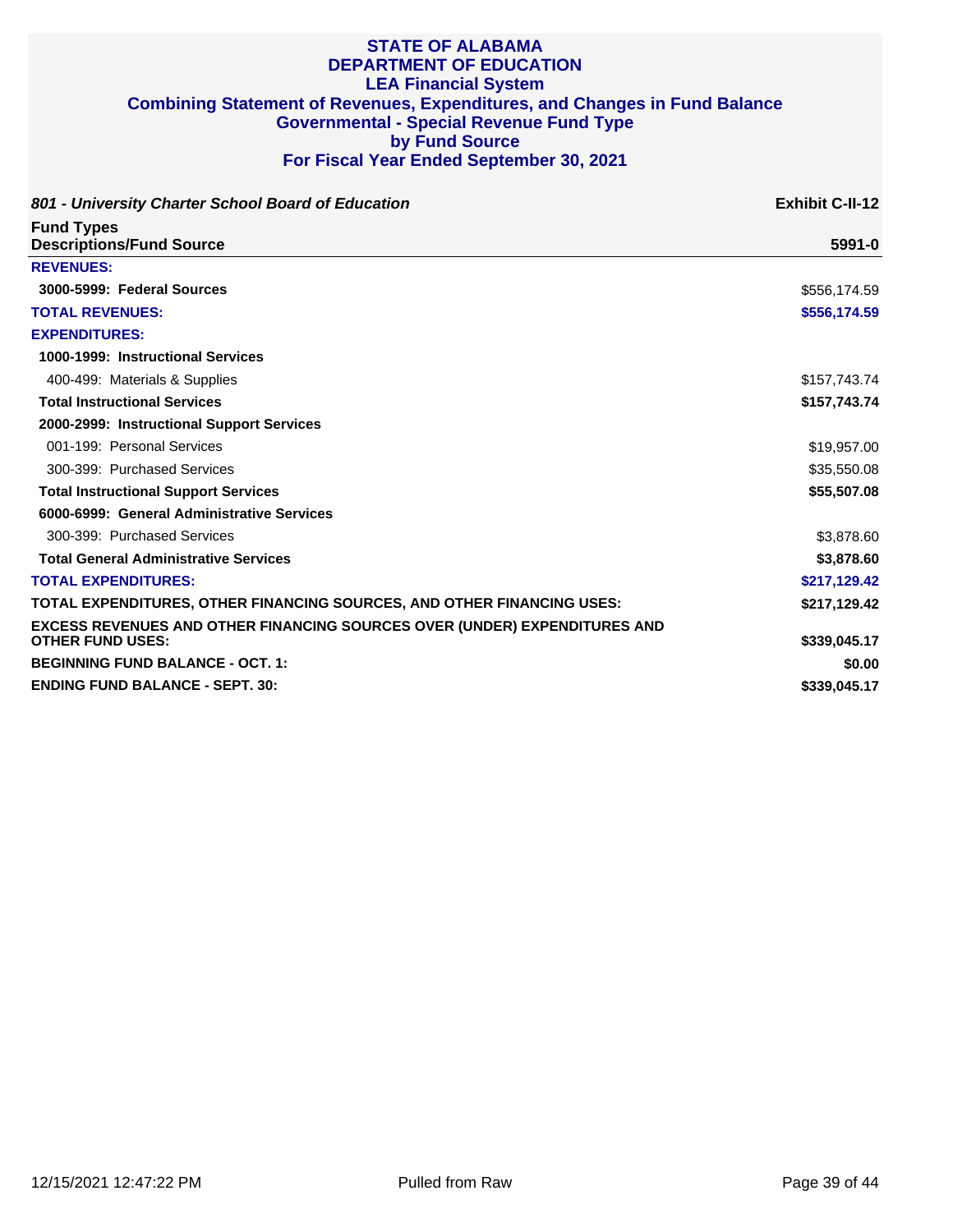| 801 - University Charter School Board of Education<br><b>Fund Types</b><br><b>Descriptions/Fund Source</b>  | <b>Exhibit C-II-12</b><br>6701-0 |
|-------------------------------------------------------------------------------------------------------------|----------------------------------|
|                                                                                                             |                                  |
| 6000-7999: Local Sources                                                                                    | \$10,244.18                      |
| <b>TOTAL REVENUES:</b>                                                                                      | \$10,244.18                      |
| <b>EXPENDITURES:</b>                                                                                        |                                  |
| 4000-4999: Auxiliary Services                                                                               |                                  |
| 300-399: Purchased Services                                                                                 | \$10,244.18                      |
| <b>Total Auxiliary Services</b>                                                                             | \$10,244.18                      |
| <b>TOTAL EXPENDITURES:</b>                                                                                  | \$10,244.18                      |
| TOTAL EXPENDITURES, OTHER FINANCING SOURCES, AND OTHER FINANCING USES:                                      | \$10,244.18                      |
| <b>EXCESS REVENUES AND OTHER FINANCING SOURCES OVER (UNDER) EXPENDITURES AND</b><br><b>OTHER FUND USES:</b> | \$0.00                           |
| <b>BEGINNING FUND BALANCE - OCT. 1:</b>                                                                     | \$0.00                           |
| <b>ENDING FUND BALANCE - SEPT. 30:</b>                                                                      | \$0.00                           |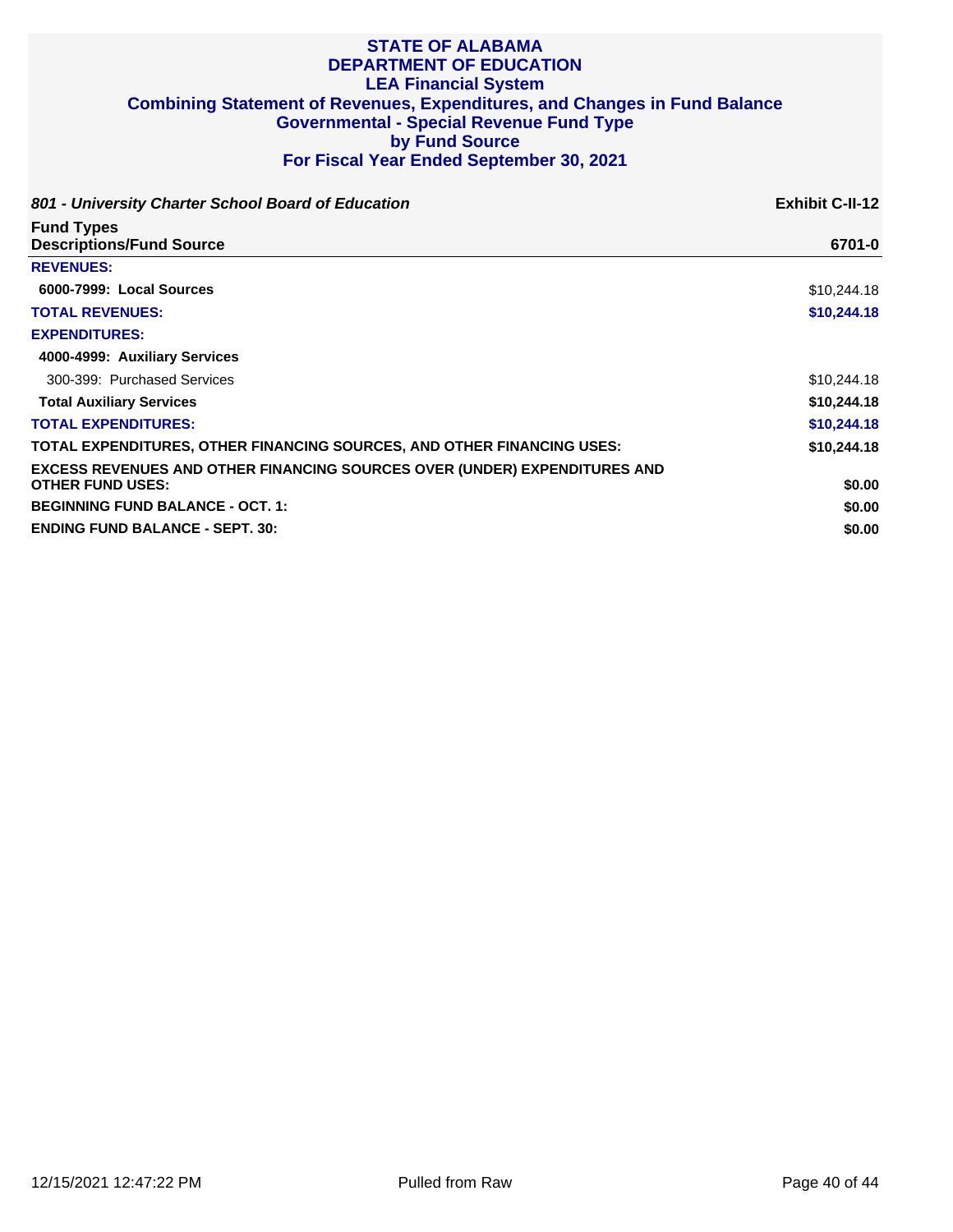| 801 - University Charter School Board of Education                                                          | <b>Exhibit C-II-12</b> |
|-------------------------------------------------------------------------------------------------------------|------------------------|
| <b>Fund Types</b><br><b>Descriptions/Fund Source</b>                                                        | 7101-0                 |
| <b>REVENUES:</b>                                                                                            |                        |
| 6000-7999: Local Sources                                                                                    | \$258,125.42           |
| <b>TOTAL REVENUES:</b>                                                                                      | \$258,125.42           |
| <b>EXPENDITURES:</b>                                                                                        |                        |
| 1000-1999: Instructional Services                                                                           |                        |
| 300-399: Purchased Services                                                                                 | \$22,221.00            |
| 400-499: Materials & Supplies                                                                               | \$97,818.03            |
| <b>Total Instructional Services</b>                                                                         | \$120,039.03           |
| 9000-9899: Other Expenditures                                                                               |                        |
| 400-499: Materials & Supplies                                                                               | \$87.73                |
| 600-899: Other Objects                                                                                      | \$46,149.36            |
| <b>Total Other Expenditures</b>                                                                             | \$46,237.09            |
| <b>TOTAL EXPENDITURES:</b>                                                                                  | \$166,276.12           |
| TOTAL EXPENDITURES, OTHER FINANCING SOURCES, AND OTHER FINANCING USES:                                      | \$166,276.12           |
| <b>EXCESS REVENUES AND OTHER FINANCING SOURCES OVER (UNDER) EXPENDITURES AND</b><br><b>OTHER FUND USES:</b> | \$91,849.30            |
| <b>BEGINNING FUND BALANCE - OCT. 1:</b>                                                                     | \$293,261.62           |
| <b>ENDING FUND BALANCE - SEPT. 30:</b>                                                                      | \$385,110.92           |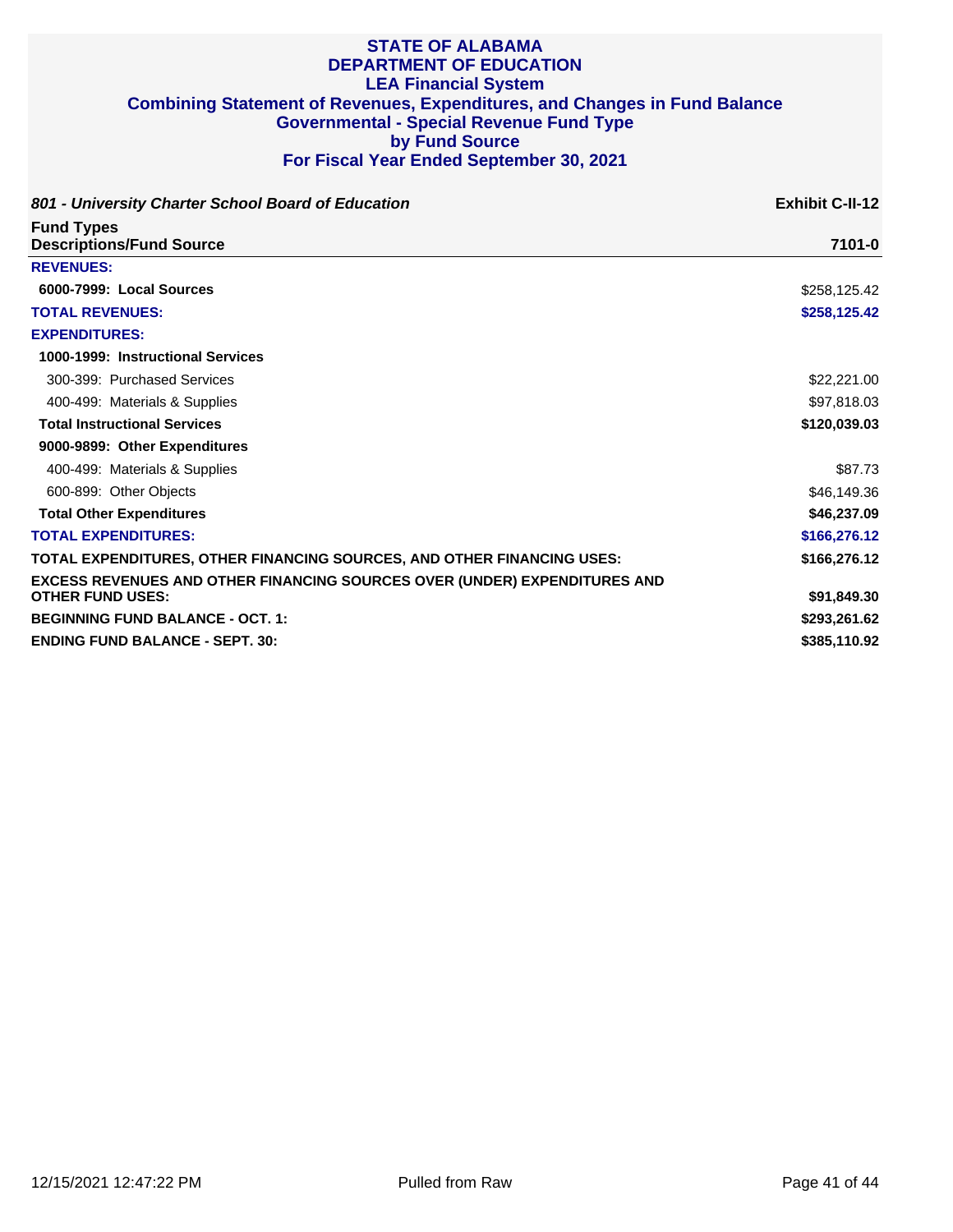| 801 - University Charter School Board of Education                                                          | <b>Exhibit C-II-14</b> |
|-------------------------------------------------------------------------------------------------------------|------------------------|
| <b>Fund Types</b><br><b>Descriptions/Fund Source</b>                                                        | 2120-0                 |
| <b>REVENUES:</b>                                                                                            |                        |
| 1000-2999: State Sources                                                                                    | \$129,765.00           |
| <b>TOTAL REVENUES:</b>                                                                                      | \$129,765.00           |
| <b>EXPENDITURES:</b>                                                                                        |                        |
| 7000-7999: Capital Outlay                                                                                   |                        |
| 300-399: Purchased Services                                                                                 | \$129,765.00           |
| <b>Total Capital Outlay</b>                                                                                 | \$129,765.00           |
| <b>TOTAL EXPENDITURES:</b>                                                                                  | \$129,765.00           |
| TOTAL EXPENDITURES, OTHER FINANCING SOURCES, AND OTHER FINANCING USES:                                      | \$129,765.00           |
| <b>EXCESS REVENUES AND OTHER FINANCING SOURCES OVER (UNDER) EXPENDITURES AND</b><br><b>OTHER FUND USES:</b> | \$0.00                 |
| <b>BEGINNING FUND BALANCE - OCT. 1:</b>                                                                     | \$0.00                 |
| <b>ENDING FUND BALANCE - SEPT. 30:</b>                                                                      | \$0.00                 |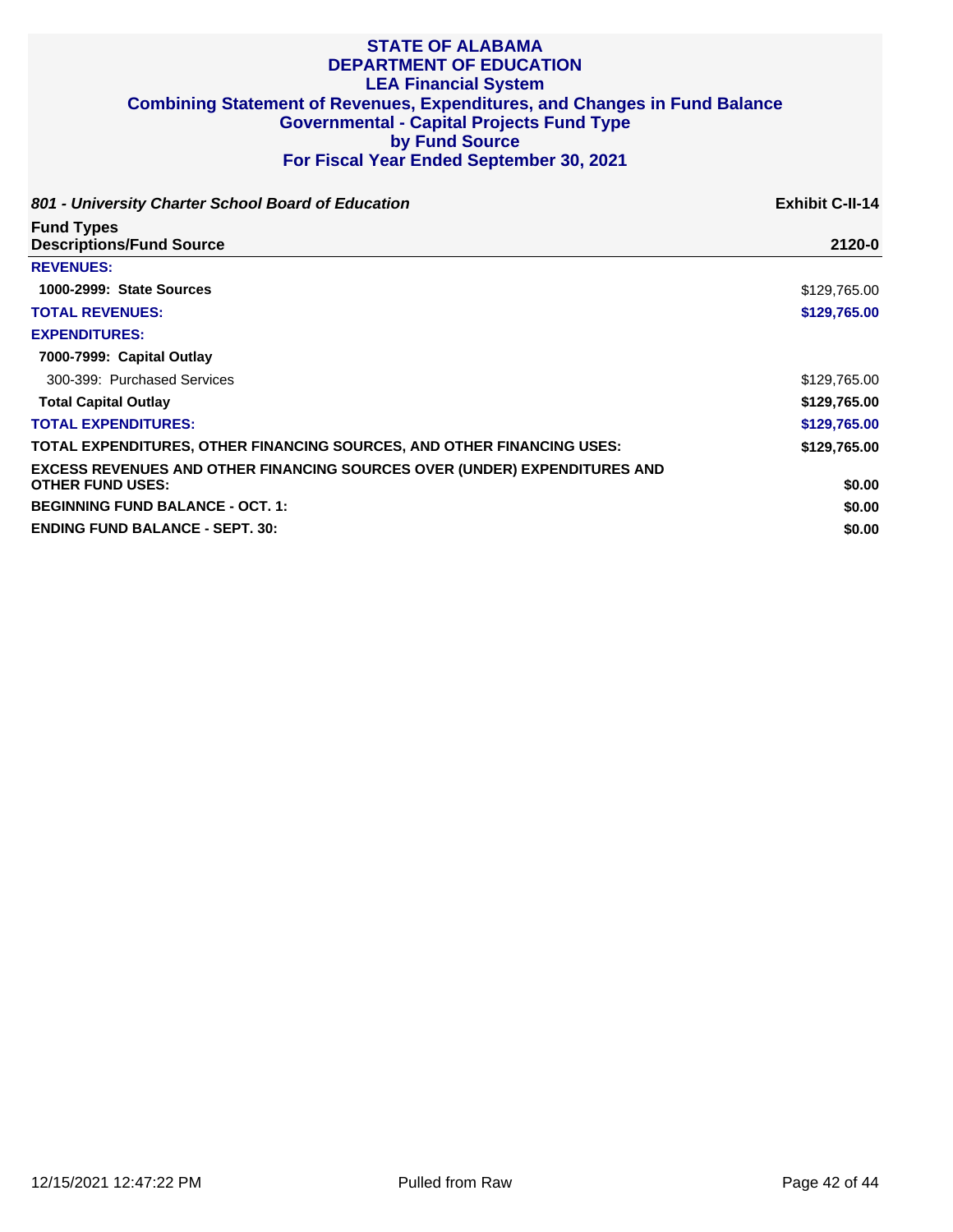| 801 - University Charter School Board of Education                                                          | <b>Exhibit C-II-14</b> |
|-------------------------------------------------------------------------------------------------------------|------------------------|
| <b>Fund Types</b><br><b>Descriptions/Fund Source</b>                                                        | 2210-0                 |
| <b>REVENUES:</b>                                                                                            |                        |
| 1000-2999: State Sources                                                                                    | \$207.276.41           |
| <b>TOTAL REVENUES:</b>                                                                                      | \$207,276.41           |
| <b>EXPENDITURES:</b>                                                                                        |                        |
| 7000-7999: Capital Outlay                                                                                   |                        |
| 300-399: Purchased Services                                                                                 | \$207,276.41           |
| <b>Total Capital Outlay</b>                                                                                 | \$207,276.41           |
| <b>TOTAL EXPENDITURES:</b>                                                                                  | \$207,276.41           |
| TOTAL EXPENDITURES, OTHER FINANCING SOURCES, AND OTHER FINANCING USES:                                      | \$207,276.41           |
| <b>EXCESS REVENUES AND OTHER FINANCING SOURCES OVER (UNDER) EXPENDITURES AND</b><br><b>OTHER FUND USES:</b> | \$0.00                 |
| <b>BEGINNING FUND BALANCE - OCT. 1:</b>                                                                     | \$0.00                 |
| <b>ENDING FUND BALANCE - SEPT. 30:</b>                                                                      | \$0.00                 |